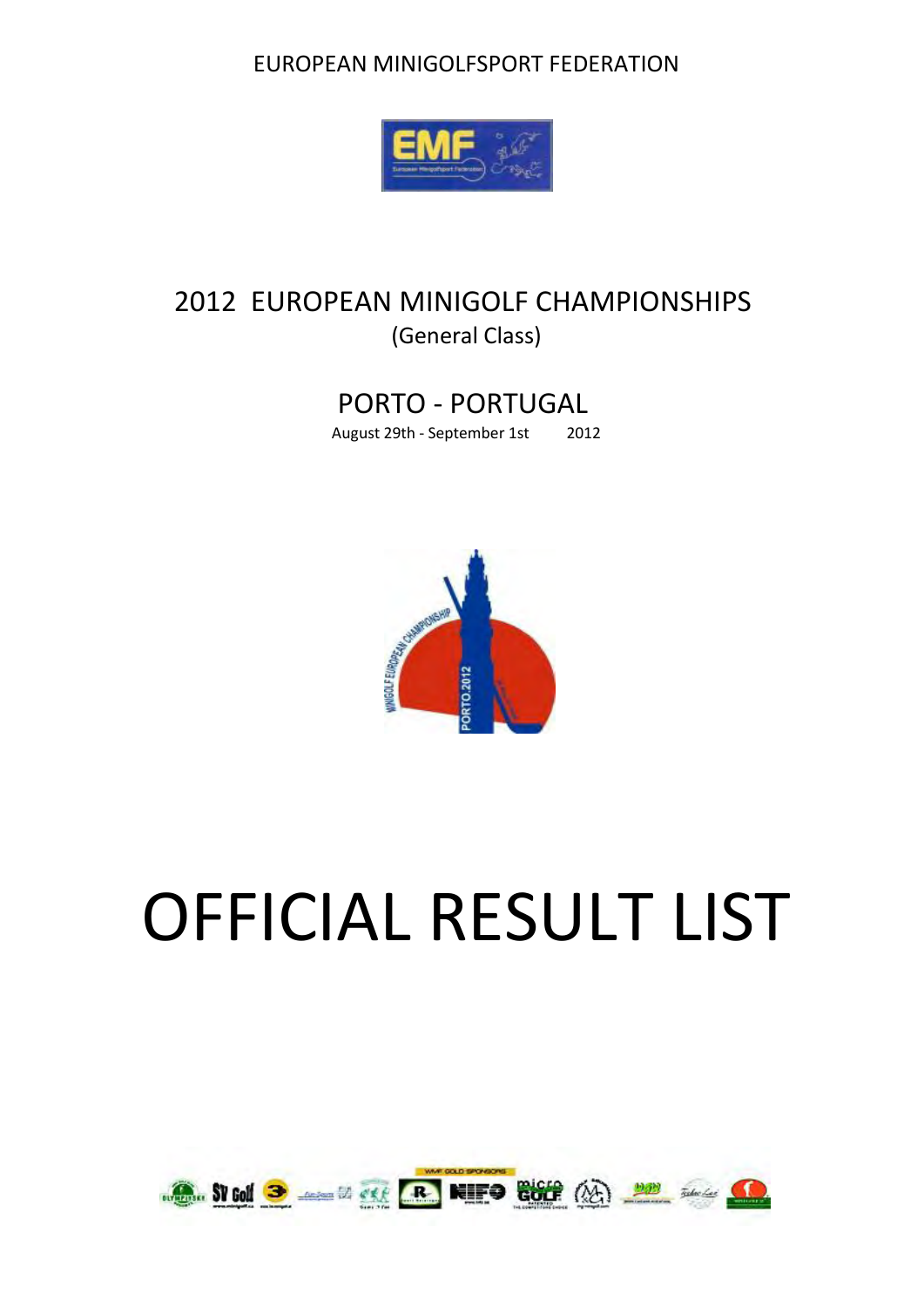#### **REFEREES**

#### **Ermes Franchini (Head Referee) Aku Lehtimaki António Afonso Domingos Silva Tuula Morck**

#### **JURY**

**Victor Condeço (Chairman) Jan Strandberg Pasi Aho**

#### **PENALTIES**

**Jean-Louis Cazzato (Switzerland Coach) Gunter Inmann (Austria Player) "A"** 

#### **Substitutions**

**Sweden: Gustav Bjornberg for Filiph Svensson from Round 7 Lane 11 Shot 0 Portugal: Juventina Silva for Filomena Mendes from Round 8 Lane 9 Shot 0 The Netherlands: Ramon Craane for Martin Van Holland from Round 5 Lane 1 Shot 0 Germany: Martin Stockle for Walter Erlbruch from Round 5 Lane 17 Shot 0 Austria: Karin Heschl for Sandra Schwarz from Round 6 Lane 6 Shot 0** 

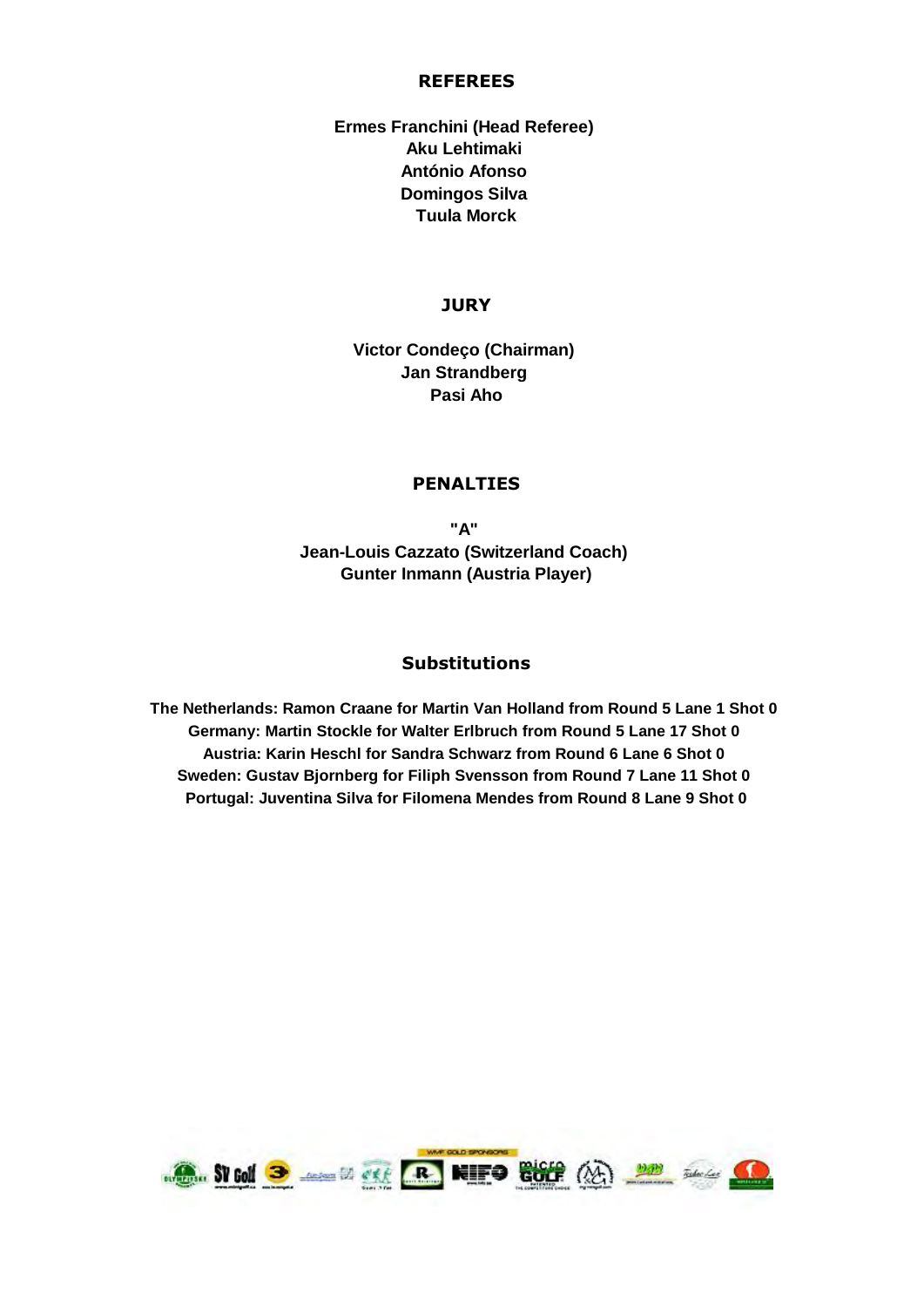## TEAM COMPETITION

#### **WOMEN**



#### **MFN**

| 1. GFRMANY     |                     | (GOLD MEDAL)   |
|----------------|---------------------|----------------|
| 2. SWITZFRLAND | ÷                   | (SILVER MEDAL) |
| 3. AUSTRIA     | --                  | (BRONZE MEDAL) |
|                | 4. SWFDFN           |                |
|                | 5. ITALY            |                |
|                | 6. PORTUGAL         |                |
|                | 7. DFNMARK          |                |
|                | 8. FINLAND          |                |
|                | 9. SLOVAKIA         |                |
|                | 10. THE NETHERLANDS |                |
|                | 11. RUSSIA          |                |
|                | 12. GRFAT BRITAIN   |                |

## INDIVIDUAL STROKEPLAY COMPETITION

#### WOMEN

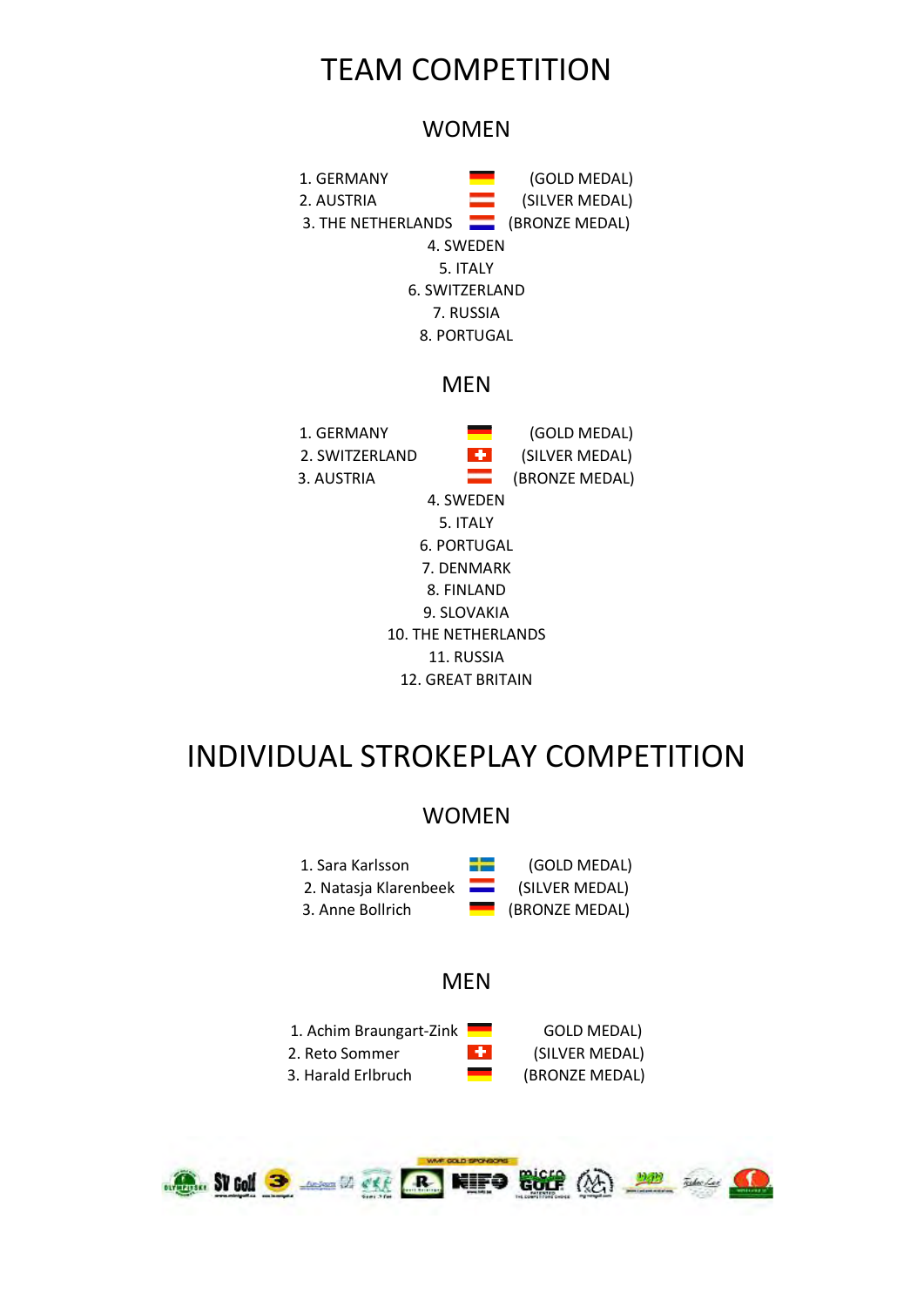## INDIVIDUAL MATCHPLAY COMPETITION

#### WOMEN



- 4. Sara Karlsson
- 5. Jana Nakládalová
- 6. Stefanie Kern
- 7. Sandra Bengtson
- 8. Sara Marchiani

#### MEN

- 1. Paolo Porta **GOLD MEDAL** 2. Herbert Ziegler (SILVER MEDAL) 3. Achim Braungart-Zink (BRONZE MEDAL)
	- 4. Jonas Gustafsson
	- 5. Harald Erlbruch
	- 6. Gunter Inmann
	- 7. Mike Mann
	- 8. Filip Johansson

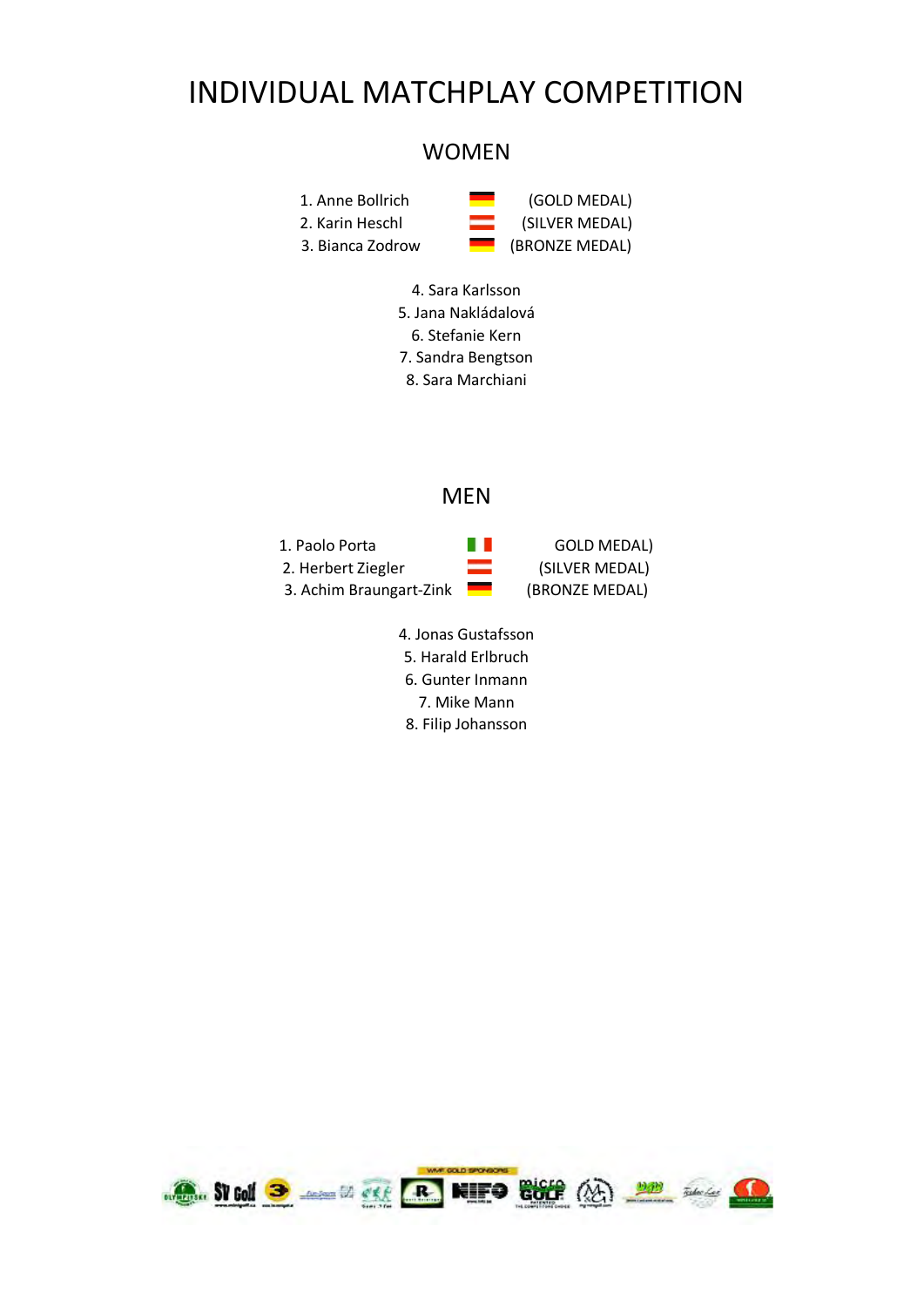# Men

|                | Rank St.no. Name |                                                                | Country E1 C2 E3 C4 E5 C6 E7 C8 E9 C10 E11 C12 EAvg CAvg Avg  ESum CSum Diff Total |    |    |                            |          |    |              |    |          |       |    |    |    |      |                  |             |     |     |    |     |
|----------------|------------------|----------------------------------------------------------------|------------------------------------------------------------------------------------|----|----|----------------------------|----------|----|--------------|----|----------|-------|----|----|----|------|------------------|-------------|-----|-----|----|-----|
|                |                  | 153 Achim Braungart-Zink                                       | <b>GER</b>                                                                         | 20 |    | 22 20 22 21                |          |    | 25 21 24 22  |    |          |       | 25 | 20 | 26 | 20,7 | $24,0$ 22,3      |             | 124 | 144 | 6  | 268 |
| $\overline{2}$ |                  | 292 Reto Sommer                                                | SUI                                                                                | 23 |    | 26 21 22 19 26 20 25 22    |          |    |              |    |          |       | 25 | 20 | 26 | 20,8 |                  | 25,0 22,9   | 125 | 150 | 8  | 275 |
| 3              |                  | 156 Harald Erlbruch                                            | <b>GER</b>                                                                         | 21 |    | 26 20 27 21 25 20 27 19    |          |    |              |    |          |       | 24 | 22 | 27 | 20,5 |                  | $26,0$ 23,3 | 123 | 156 | 6  | 279 |
| 4              |                  | 116 Christian Gobetz                                           | AUT                                                                                | 22 |    | 22 23 26 20 25 20 27 19    |          |    |              |    |          |       | 29 | 23 | 26 | 21,2 |                  | $25,8$ 23,5 | 127 | 155 | 11 | 282 |
| 5              |                  | 151 Marcel Noack                                               | <b>GER</b>                                                                         | 24 |    | 23 21                      |          |    | 272028202822 |    |          |       | 24 | 21 | 25 | 21,3 |                  | $25,8$ 23,6 | 128 | 155 | 9  | 283 |
| 6              |                  | 155 Alexander Geist                                            | <b>GER</b>                                                                         | 22 |    | 26 23 28 21                |          |    | 27           | 18 | 29 22    |       | 24 | 19 | 25 | 20,8 | $26,5$ 23,7      |             | 125 | 159 | 10 | 284 |
| 7              |                  | 115 Herbert Ziegler                                            | AUT                                                                                | 21 |    | 29 23 26 21                |          |    | 24 23 26 19  |    |          |       | 22 | 21 | 30 | 21,3 |                  | $26,2$ 23,8 | 128 | 157 | 12 | 285 |
| 8              |                  | 157 Martin Stockle                                             | <b>GER</b>                                                                         | 27 |    | 25 20 24 20 26 22 29 20    |          |    |              |    |          |       | 25 | 21 | 27 | 21,7 |                  | $26,0$ 23,8 | 130 | 156 | 12 | 286 |
| 9              |                  | 275 Filiph Svensson                                            | <b>SWE</b>                                                                         | 22 |    | 23 21 26 22 26 24 27 23    |          |    |              |    |          |       | 25 | 20 | 29 | 22,0 |                  | $26,0$ 24,0 | 132 | 156 | 10 | 288 |
| 10             |                  | 226 André Silva                                                | POR                                                                                |    |    | 23 26 24 28 21 23 22 29 18 |          |    |              |    |          |       | 26 | 21 | 27 | 21,5 |                  | $26,5$ 24,0 | 129 | 159 | 12 | 288 |
| 11             |                  | 182 Luca Dellasega                                             | <b>ITA</b>                                                                         | 22 |    | 27 22 27 21                |          |    | 27 18 28 22  |    |          |       | 25 | 23 | 28 | 21,3 | $27,0$ 24,2      |             | 128 | 162 | 8  | 290 |
| 12             |                  | 112 Gunter Inmann                                              | <b>AUT</b>                                                                         | 23 |    | 27 23 26 22 26 22 27 19    |          |    |              |    |          |       | 24 | 21 | 30 | 21,7 |                  | $26,7$ 24,2 | 130 | 160 | 10 | 290 |
|                |                  |                                                                |                                                                                    | 22 |    |                            |          |    |              |    |          |       | 27 | 22 | 29 |      |                  |             |     |     |    |     |
| 13             |                  | 291 Michel Rhyn                                                | SUI                                                                                |    |    | 25 22 31 22 28 19 25 20    |          |    |              |    |          |       |    |    |    | 21,2 | $27,5$ 24,3      |             | 127 | 165 | 9  | 292 |
| 14             |                  | 185 Lorenzo Levis                                              | <b>ITA</b>                                                                         | 21 |    | 24 24 25 24 28 20 26 22    |          |    |              |    |          |       | 27 | 21 | 30 | 22,0 | $26,7$ 24,3      |             | 132 | 160 | 10 | 292 |
| 15             |                  | 117 Gerd Nakowitsch                                            | <b>AUT</b>                                                                         | 22 |    | 28 20 26 21 28 24 28 21    |          |    |              |    |          |       | 22 | 22 | 32 | 21,7 |                  | 27,3 24,5   | 130 | 164 | 14 | 294 |
| Cut -          |                  | 15 players + players with same result continues after round 10 |                                                                                    |    |    |                            |          |    |              |    |          |       |    |    |    |      |                  |             |     |     |    |     |
| 16             |                  | 295 Omar Maggi                                                 | SUI                                                                                |    |    | 24 26 19 28 21             |          |    | 27           |    | 21 29 20 |       | 28 |    |    | 21,0 |                  | $27,6$ 24,2 | 105 | 138 | 8  | 243 |
| 17             |                  | 271 Peter Eisenschmidt                                         | <b>SWE</b>                                                                         | 22 |    | 25 20                      | 27       | 22 | 29           | 20 | 31 21    |       | 26 |    |    | 21,0 |                  | $27,6$ 24,2 | 105 | 138 | 8  | 243 |
| 18             |                  | 274 Ulf Kristiansson                                           | <b>SWE</b>                                                                         | 22 |    | 25 20 25 23 30 23 29 22    |          |    |              |    |          |       | 24 |    |    | 22,0 |                  | $26,6$ 24,2 | 110 | 133 | 9  | 243 |
| 19             |                  | 225 Pedro Carvalho                                             | <b>POR</b>                                                                         | 22 |    | 24 24 30 21                |          |    | 26 20        |    | 31 21    |       | 25 |    |    | 21,6 |                  | $27,2$ 24,3 | 108 | 136 | 11 | 244 |
| 20             |                  | 296 Mike Mann                                                  | SUI                                                                                | 23 |    | 25 24 25 24 27 24 25 21    |          |    |              |    |          |       | 27 |    |    | 23,2 |                  | $25,8$ 24,4 | 116 | 129 | 5  | 245 |
| 21             |                  | 277 Gustav Bjornberg                                           | <b>SWE</b>                                                                         | 20 |    | 29 22 26 21 27 23 28 21    |          |    |              |    |          |       | 28 |    |    | 21,4 |                  | $27,6$ 24,4 | 107 | 138 | 6  | 245 |
| 22             |                  | 273 Jonas Gustafsson                                           | <b>SWE</b>                                                                         | 23 |    | 26 21 27 23 29 22 28 20    |          |    |              |    |          |       | 26 |    |    | 21,8 | $27,2$ 24,4      |             | 109 | 136 | 6  | 245 |
| 23             |                  | 136 Oskari Vihervaara                                          | <b>FIN</b>                                                                         | 20 |    | 28 22 25 23 29 20 28 22    |          |    |              |    |          |       | 28 |    |    | 21,4 | $27,6$ 24,4      |             | 107 | 138 | 7  | 245 |
| 24             |                  | 152 Dennis Kapke                                               | <b>GER</b>                                                                         | 20 |    | 25 22 30 20 26 21          |          |    |              |    | 31 21    |       | 29 |    |    | 20,8 | $28,2$ 24,4      |             | 104 | 141 | 8  | 245 |
| 25             |                  | 181 Francesco Morandi                                          | <b>ITA</b>                                                                         | 23 |    | 25 24 26 23 27 22 29 20    |          |    |              |    |          |       | 27 |    |    | 22,4 |                  | $26,8$ 24,5 | 112 | 134 | 8  | 246 |
| 26             |                  | 272 Filip Johansson                                            | <b>SWE</b>                                                                         | 20 |    | 25 24 27 21                |          |    | 25 21        |    |          | 31 23 | 29 |    |    | 21,8 | $27,4$ 24,5      |             | 109 | 137 | 10 | 246 |
| 27             |                  | 125 Mads Norregaard                                            | <b>DEN</b>                                                                         | 22 |    | 27 22 30 21                |          |    | 28 21        |    | 30 20    |       | 26 |    |    | 21,2 |                  | $28,2$ 24,5 | 106 | 141 | 6  | 247 |
| 28             |                  | 114 Mario Dangl                                                | <b>AUT</b>                                                                         | 26 | 27 |                            | 20 25 22 |    | 28 22 30 22  |    |          |       | 25 |    |    | 22,4 |                  | $27,0$ 24,5 | 112 | 135 | 11 | 247 |
| 29             |                  | 253 Radovan Struhar                                            | <b>SVK</b>                                                                         | 20 |    | 33 23 26 20 28 24 26 20    |          |    |              |    |          |       | 27 |    |    | 21,4 |                  | $28,0$ 24,5 | 107 | 140 | 11 | 247 |
| 30             |                  | 123 Jannick Skov                                               | <b>DEN</b>                                                                         | 22 |    | 27 24                      | 26 21    |    | 28 19 29 22  |    |          |       | 30 |    |    | 21,6 |                  | 28,0 24,6   | 108 | 140 | 9  | 248 |
|                |                  |                                                                |                                                                                    | 23 |    | 24 23 27 24 28 23 28 20    |          |    |              |    |          |       | 28 |    |    | 22,6 |                  | $27,0$ 24,6 | 113 | 135 |    | 248 |
| 31             |                  | 186 Paolo Porta                                                | <b>ITA</b>                                                                         |    |    |                            |          |    |              |    |          |       |    |    |    |      |                  |             |     |     | 8  |     |
| 32             |                  | 111 Robert Konrad                                              | <b>AUT</b>                                                                         | 20 |    | 25 20 31 24 25 24          |          |    |              |    | 31 20    |       | 28 |    |    | 21,6 |                  | $28,0$ 24,6 | 108 | 140 | 10 | 248 |
| 33             |                  | 183 Cristian Pinton                                            | <b>ITA</b>                                                                         | 19 |    | 27 21 29 23 28 23 30 21    |          |    |              |    |          |       | 27 |    |    | 21,4 |                  | 28,2 24,6   | 107 | 141 |    | 248 |
| 34             |                  | 276 Lars Brown                                                 | <b>SWE</b>                                                                         | 23 |    | 29 19 28 20 30 21 29 20    |          |    |              |    |          |       | 30 |    |    |      | 20,6 29,2 24,7   |             | 103 | 146 | 6  | 249 |
| 35             |                  | 133 Kosti Raesola                                              | <b>FIN</b>                                                                         |    |    | 20 28 24 29 20 28 21 29 24 |          |    |              |    |          |       | 26 |    |    |      | 21,8 28,0 24,7   |             | 109 | 140 | 7  | 249 |
| 36             |                  | 221 Abilio Meneses                                             | POR                                                                                |    |    | 27 27 22 25 22 25 27 27 22 |          |    |              |    |          |       | 25 |    |    |      | 24,0 25,8 24,7   |             | 120 | 129 |    | 249 |
| 37             |                  | 135 Aki Sillman                                                | <b>FIN</b>                                                                         |    |    | 24 26 20 29 24 28 22 30 21 |          |    |              |    |          |       | 26 |    |    |      | 22,2 27,8 24,8   |             | 111 | 139 | 8  | 250 |
| 38             |                  | 297 Roger Wicki                                                | SUI                                                                                |    |    | 22 27 24 29 22 25 22 30 19 |          |    |              |    |          |       | 30 |    |    |      | 21,8 28,2 24,8   |             | 109 | 141 | 10 | 250 |
| 38             |                  | 126 Kare Thomsen                                               | <b>DEN</b>                                                                         |    |    | 23 28 20 28 25 25 21 30 23 |          |    |              |    |          |       | 27 |    |    | 22,4 | $27,6$ 24,8      |             | 112 | 138 | 10 | 250 |
| 40             |                  | 113 Jurgen Bertel                                              | <b>AUT</b>                                                                         | 21 |    | 28 20 26 23 26 20 33 23    |          |    |              |    |          |       | 30 |    |    | 21,4 | $28,6$ 24,8      |             | 107 | 143 | 10 | 250 |
| 41             |                  | 184 Emanuele Prestinari                                        | <b>ITA</b>                                                                         | 26 |    | 25 19 27 20 27 24 35 19    |          |    |              |    |          |       | 28 |    |    | 21,6 | 28,4 24,8        |             | 108 | 142 | 17 | 250 |
| 42             |                  | 294 Sergio Baruscotti                                          | SUI                                                                                |    |    | 22 29 23 26 25 28 22 28 20 |          |    |              |    |          |       | 28 |    |    | 22,4 | $27,8$ 24,9      |             | 112 | 139 | 8  | 251 |
| 43             |                  | 245 Victor Zhabin                                              | <b>RUS</b>                                                                         | 25 |    | 29 24 27 22 26 20 28 23    |          |    |              |    |          |       | 28 |    |    | 22,8 | $27,6$ 25,0      |             | 114 | 138 | 8  | 252 |
| 44             |                  | 293 Michel Pfister                                             | SUI                                                                                | 24 |    | 24 25 27 22 27 22 27 25    |          |    |              |    |          |       | 30 |    |    | 23,6 | $27,0$ 25,0      |             | 118 | 135 | 9  | 253 |
| 44             |                  | 222 Fernando Carvalho                                          | POR                                                                                | 23 |    | 30 25 28 23 26 20 28 21    |          |    |              |    |          |       | 29 |    |    | 22,4 | $28,2$ 25,0      |             | 112 | 141 | 9  | 253 |
| 46             |                  | 148 Csaba Pálinkás                                             | <b>HUN</b>                                                                         |    |    | 23 28 25 27 21 29 24 29 22 |          |    |              |    |          |       | 26 |    |    |      | $23,0$ 27,8 25,1 |             | 115 | 139 | 7  | 254 |
| 47             |                  | 121 Vincent Huus                                               | <b>DEN</b>                                                                         |    |    | 23 26 22 26 25 29 22 30 24 |          |    |              |    |          |       | 27 |    |    | 23,2 | $27,6$ 25,1      |             | 116 | 138 | 7  | 254 |
| 48             |                  | 203 Martin Mulder                                              | <b>NED</b>                                                                         | 21 |    | 33 24 25 19 28 20 29 24    |          |    |              |    |          |       | 32 |    |    | 21,6 | $29,4$ 25,2      |             | 108 | 147 | 13 | 255 |
| 49             |                  | 224 André Campos                                               | POR                                                                                | 27 |    | 27 24 29 21 29 23 29 21    |          |    |              |    |          |       | 26 |    |    | 23,2 | $28,0$ 25,3      |             | 116 | 140 | 9  | 256 |
| 50             |                  | 254 Lubomir Zontag                                             | <b>SVK</b>                                                                         | 23 |    | 30 21 26 23 28 21 32 25    |          |    |              |    |          |       | 28 |    |    | 22,6 | $28,8$ 25,4      |             | 113 | 144 | 10 | 257 |
| 51             |                  | 127 Torben Fjordvang                                           | DEN                                                                                | 21 |    | 31 25 29 21 29 22 29 21    |          |    |              |    |          |       | 30 |    |    | 22,0 | $29,6$ 25,5      |             | 110 | 148 | 6  | 258 |
| 52             |                  | 134 Juuso Tasku                                                | <b>FIN</b>                                                                         |    |    | 24 25 22 24 24 30 24 34 22 |          |    |              |    |          |       | 29 |    |    | 23,2 | $28,4$ 25,5      |             | 116 | 142 | 12 | 258 |
| 53             |                  | 251 Jakub Kalnik                                               | <b>SVK</b>                                                                         |    |    | 24 28 23 29 24 30 22 31 22 |          |    |              |    |          |       | 26 |    |    |      | 23,0 28,8 25,5   |             | 115 | 144 |    | 259 |
| 54             |                  | 204 Chris Campfens                                             | <b>NED</b>                                                                         | 25 |    | 33 20 27 23 30 24 29 21    |          |    |              |    |          |       | 27 |    |    | 22,6 |                  |             | 113 | 146 | 11 | 259 |
|                |                  |                                                                |                                                                                    | 24 |    |                            |          |    |              |    |          |       |    |    |    |      | $29,2$ 25,5      |             |     |     |    |     |
| 55             |                  | 205 Steven Steiger                                             | <b>NED</b>                                                                         |    |    | 31 20 30 31 25 22 30 21    |          |    |              |    |          |       | 25 |    |    | 23,6 |                  | $28,2$ 25,5 | 118 | 141 | 17 | 259 |
| 56             |                  | 256 Miroslav Cibik                                             | <b>SVK</b>                                                                         | 22 |    | 27 25 28 22 29 22 29 25    |          |    |              |    |          |       | 31 |    |    | 23,2 |                  | $28,8$ 25,6 | 116 | 144 |    | 260 |
| 57             |                  | 128 Philippe Lheritier                                         | <b>FRA</b>                                                                         |    |    | 24 25 24 31 25 25 24 30 24 |          |    |              |    |          |       | 28 |    |    |      | 24,2 27,8 25,6   |             | 121 | 139 |    | 260 |
| 58             |                  | 122 Leif Meitilberg                                            | <b>DEN</b>                                                                         |    |    | 25 28 20 27 20 28 28 31 25 |          |    |              |    |          |       | 28 |    |    |      | $23,6$ 28,4 25,6 |             | 118 | 142 | 12 | 260 |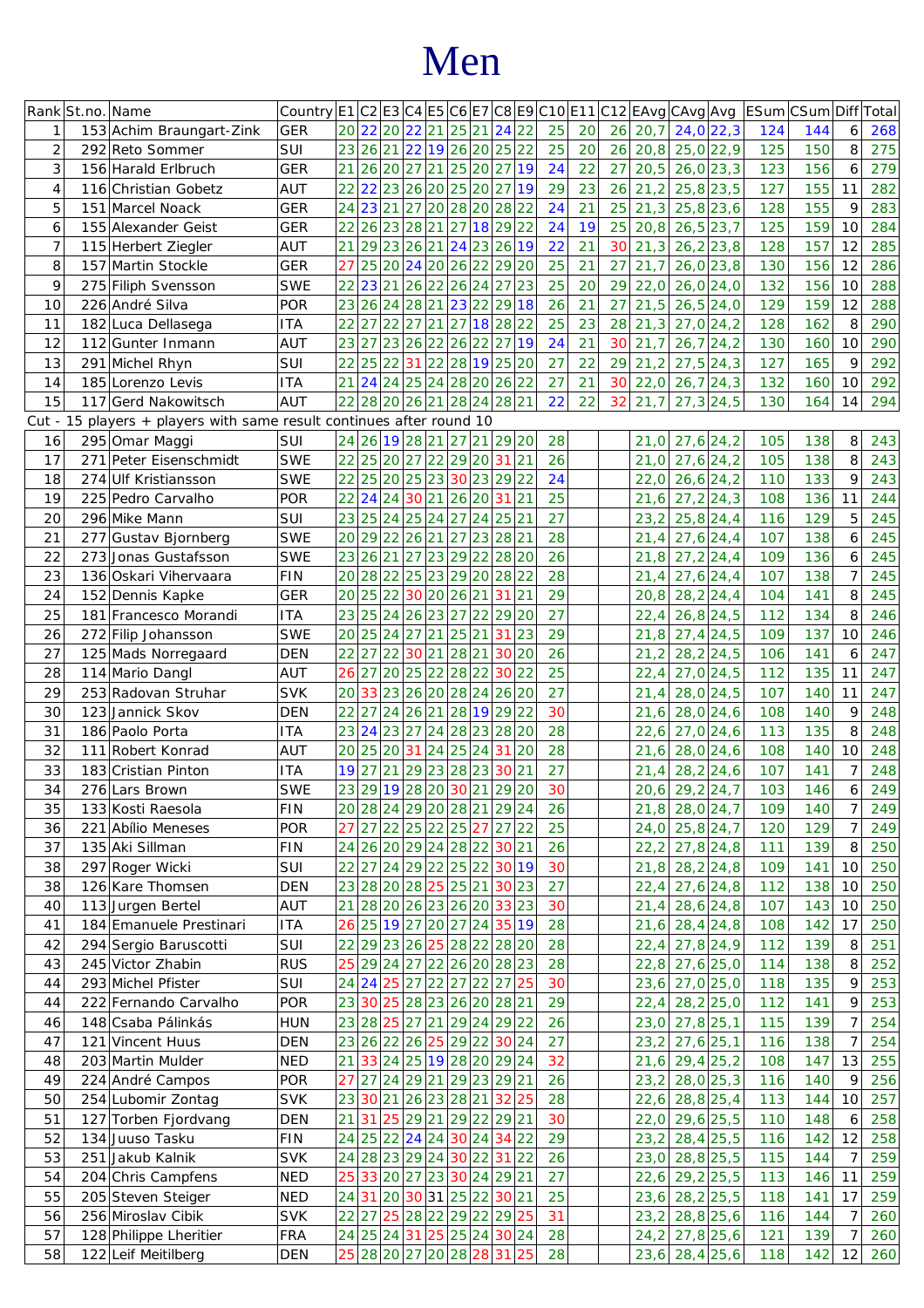|    | Rank St.no. Name |                                | Country E1 C2 E3 C4 E5 C6 E7 C8 E9 C10 E11 C12 EAvg CAvg Avg  ESum CSum Diff |    |    |                            |    |                 |                |       |    |  |      |                  |             |             |             |          | Total          |
|----|------------------|--------------------------------|------------------------------------------------------------------------------|----|----|----------------------------|----|-----------------|----------------|-------|----|--|------|------------------|-------------|-------------|-------------|----------|----------------|
| 59 |                  | 207 Ramon Craane               | <b>NED</b>                                                                   |    |    | 28 27 22 28 22 30 24 30 26 |    |                 |                |       | 23 |  | 24,4 | 27,6 25,6        |             | 122         | 138         | 13       | 260            |
| 60 |                  | 132 Kimmo Lehtio               | FIN                                                                          | 24 |    | 31 22 27 22 29 21 28 24    |    |                 |                |       | 33 |  | 22,6 | $29,6$ 25,7      |             | 113         | 148         | 9        | 261            |
| 61 |                  | 241 Dmitry Pritykin            | <b>RUS</b>                                                                   | 20 |    | 27 23 31 23 29 25 27 26    |    |                 |                |       | 30 |  | 23,4 | $28,8$ 25,7      |             | 117         | 144         | 10       | 261            |
| 62 |                  | 201 Remon Verveer              | <b>NED</b>                                                                   | 23 |    | 31 22 32                   | 22 |                 | 26 23 29 25    |       | 31 |  | 23.0 | 29,8 26,0        |             | 115         | 149         | 9        | 264            |
| 63 |                  | 119 Stanislav Stanek           | <b>CZE</b>                                                                   | 22 |    | 27 20 28 26 30 21 36 24    |    |                 |                |       | 30 |  | 22,6 | 30,2 26,0        |             | 113         | 151         | 15       | 264            |
| 64 |                  | 137 Markku Sillman             | FIN                                                                          | 26 |    | 31 27 28 21 26 24 28 22    |    |                 |                |       | 32 |  | 24,0 | 29,0 26,0        |             | 120         | 145         | 12       | 265            |
| 65 |                  | 255 Marian Havlik              | <b>SVK</b>                                                                   | 23 |    | 30 22 30 25 30 25 31 23    |    |                 |                |       | 27 |  | 23,6 | $29,6$ 26,1      |             | 118         | 148         |          | 266            |
| 66 |                  | 227 Luís Pinto                 | <b>POR</b>                                                                   | 23 |    | 28 21 29 26 29 26 28 25    |    |                 |                |       | 31 |  | 24,2 | $29,0$ 26,1      |             | 121         | 145         | 8        | 266            |
| 67 |                  | 206 René Bos                   | <b>NED</b>                                                                   | 22 |    | 30 24 30 23 33 25          |    |                 | 30 22          |       | 27 |  | 23,2 | $30,0$ 26,1      |             | 116         | 150         | 9        | 266            |
| 68 |                  | 130 Alexandre Pelletier        | FRA                                                                          | 26 |    | 30 26 27 21 26 30 28 23    |    |                 |                |       | 30 |  | 25.2 |                  | $28,2$ 26,2 | 126         | 141         | 13       | 267            |
| 69 |                  | 242 Sergey Fokin               | <b>RUS</b>                                                                   | 23 |    | 29 23 30 22 29 30 29 26    |    |                 |                |       | 27 |  | 24,8 | $28,8$ 26,3      |             | 124         | 144         | 11       | 268            |
| 70 |                  | 187 Roberto Alemanno           | <b>ITA</b>                                                                   | 22 |    | 27 26 26 28 30 29 27 24    |    |                 |                |       | 30 |  | 25,8 | 28,0 26,4        |             | 129         | 140         | 11       | 269            |
| 71 |                  | 124 Johnny Andersen            | <b>DEN</b>                                                                   | 33 |    | 28 21 31 23 28 22 31       |    |                 |                | 23    | 29 |  | 24,4 | $29,4$ 26,4      |             | 122         | 147         | 15       | 269            |
| 72 |                  | 223 Joaquim Baptista           | POR                                                                          | 24 |    | 29 24 27 19 35 24 29 28    |    |                 |                |       | 31 |  | 23,8 | $30,2$ 26,5      |             | 119         | 151         | 17       | 270            |
| 73 |                  | 162 James Rutherford           | <b>GBR</b>                                                                   | 22 |    | 31 24 27                   |    |                 | 25 27 32 29 23 |       | 31 |  | 25,2 | 29,0 26,5        |             | 126         | 145         | 14       | 271            |
| 74 |                  | 131 Riku Pennanen              | <b>FIN</b>                                                                   | 23 | 31 | 24 31 25 29 26 29 26       |    |                 |                |       | 29 |  | 24,8 | $29,8$ 26,7      |             | 124         | 149         | 5        | 273            |
| 75 |                  | 252 Ladislav Istvan            | <b>SVK</b>                                                                   | 26 |    | 27 26 32 25 29 26          |    |                 | 30 24          |       | 30 |  | 25,4 | $29,6$ 26,9      |             | 127         | 148         |          | 275            |
| 76 |                  | 246 Vasily Chmut               | <b>RUS</b>                                                                   | 25 |    | 31 20 28 27                |    | 33 22           | 33 25          |       | 32 |  | 23,8 | 31,4 27,0        |             | 119         | 157         | 12       | 276            |
| 77 |                  | 202 Martin Van Holland         | <b>NED</b>                                                                   | 26 |    | 31 27 31 23 30 26          |    |                 |                | 32 26 | 31 |  | 25,6 | $31,0$ 27,5      |             | 128         | 155         | 6        | 283            |
| 78 |                  | 244 Sergey Chernitsyn          | <b>RUS</b>                                                                   | 30 |    | 36 25 25 24 29 25          |    |                 | 34 25          |       | 30 |  | 25,8 | $30,8$ 27,5      |             | 129         | 154         | 17       | 283            |
| 79 |                  | 243 Mikhail Italyankin         | <b>RUS</b>                                                                   | 29 |    | 33 23 30 27 29 24 33 24    |    |                 |                |       | 32 |  | 25,4 | $31,4$ 27,6      |             | 127         | 157         | 10       | 284            |
| 80 |                  | 161 Marc Chapman               | <b>GBR</b>                                                                   | 24 |    | 29 26 30 28 31 22 31 25    |    |                 |                |       | 38 |  | 25,0 | 31,8 27,6        |             | 125         | 159         | 15       | 284            |
| 81 |                  | 165 Adam Kelly                 | <b>GBR</b>                                                                   | 28 |    | 28 20 31 32 30 26 36 24    |    |                 |                |       | 29 |  | 26,0 | $30,8$ 27,6      |             | 130         | 154         | 20       | 284            |
| 82 |                  | 129 Jean-Pierre Gonthier       | FRA                                                                          | 28 |    | 32 24 30 32 36             |    | 27 <sup>1</sup> |                | 32 26 | 29 |  | 27,4 | $31,8$ 28,6      |             | 137         | 159         | 15       | 296            |
| 83 |                  | 163 Tony Kelly                 | <b>GBR</b>                                                                   | 29 |    | 36 24 31 30 41 26          |    |                 |                | 30 28 | 35 |  | 27,4 | 34,6 29,8        |             | 137         | 173         | 17       | 310            |
| 84 |                  | 164 Seth Thomas                | <b>GBR</b>                                                                   | 30 |    | 35 26 34 34 29 34 35 30    |    |                 |                |       | 36 |  |      | $30,8$ 33,8 30,9 |             | 154         | 169         | 15       | 323            |
| 85 |                  | 166 Freddie Blackburn-Shaw GBR |                                                                              | 27 |    | 33 37 35 32 37 24 31 34    |    |                 |                |       | 37 |  | 30.8 | $34,6$ 31,2      |             | 154         | 173         | 19       | 327            |
| 86 |                  | 118 Michal Slapak              | CZE                                                                          | 25 |    | 31 24 30 24 30 24 32       |    |                 |                |       |    |  | 24,3 | $30,8$ 26,3      |             | 97          | 123         | 3        | 220            |
| 87 |                  | 154 Walter Erlbruch            | <b>GER</b>                                                                   | 25 |    | 25 23 28 39                |    |                 |                |       |    |  | 29,0 | $26,5$ 25,7      |             | 87          | 53          | 19       | 140            |
| 88 |                  | 257 Peter Bubeliny             | <b>SVK</b>                                                                   |    |    |                            |    |                 |                |       |    |  | 0, 0 |                  | $0,0$ 0,0   | $\mathbf 0$ | $\mathsf O$ | $\Omega$ | $\overline{O}$ |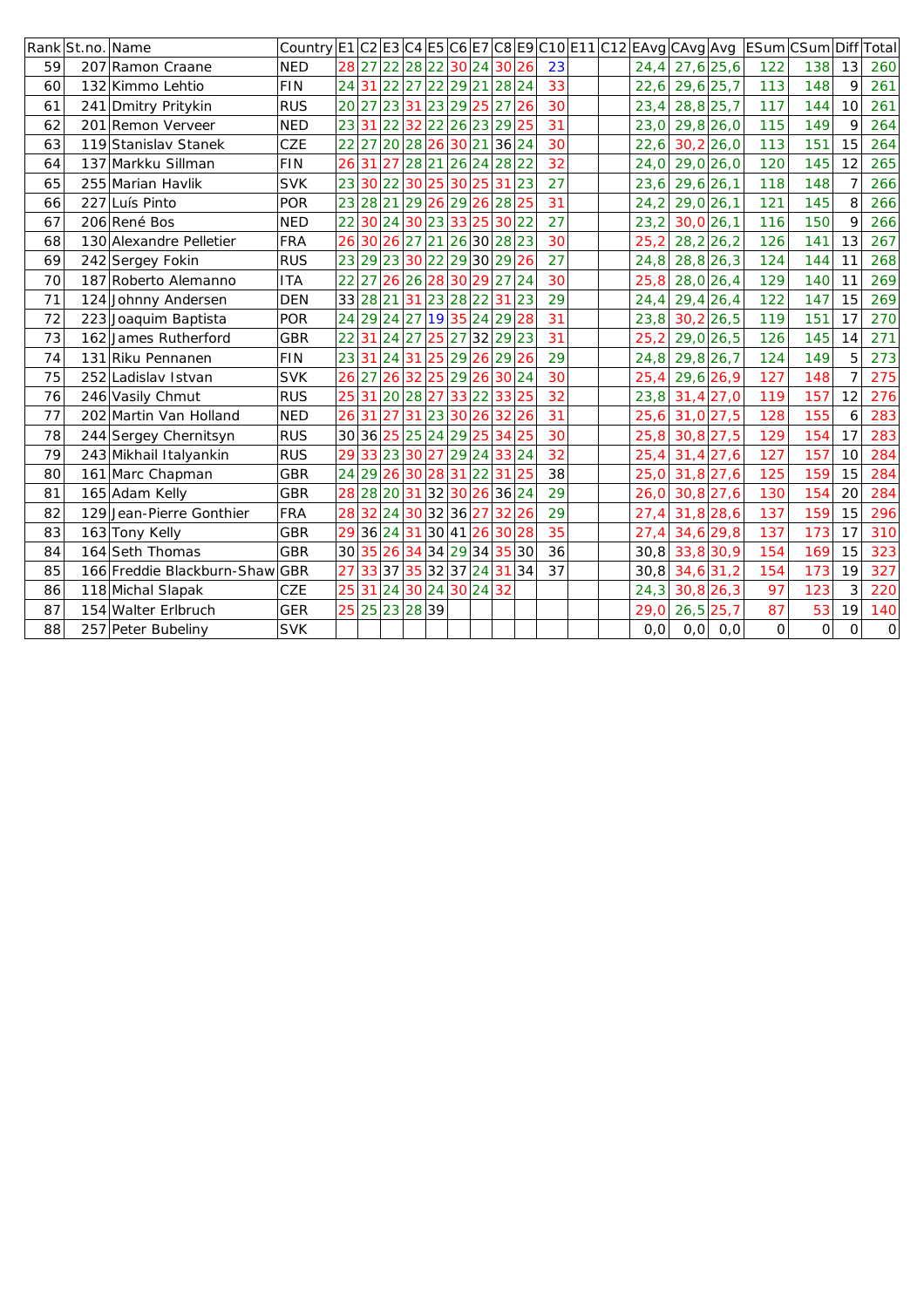# Women

|                | Rank St.no. Name |                                                             | Country C1 E2 C3 E4 C5 E6 C7 E8 C9 E10 E11 C12 EAvg CAvg Avg  ESum CSum Diff Total |                 |          |          |           |       |                            |                 |       |    |    |    |    |      |      |             |              |                |                |                     |
|----------------|------------------|-------------------------------------------------------------|------------------------------------------------------------------------------------|-----------------|----------|----------|-----------|-------|----------------------------|-----------------|-------|----|----|----|----|------|------|-------------|--------------|----------------|----------------|---------------------|
|                |                  | 263 Sara Karlsson                                           | <b>SWE</b>                                                                         |                 |          |          |           |       | 29 20 26 19 28 23 28 23 24 |                 |       |    | 19 | 22 | 29 | 21,0 |      | $27,3$ 24,2 | 126          | 164            | $\mathsf{Q}$   | 290                 |
| $\overline{2}$ |                  | 193 Natasja Klarenbeek                                      | <b>NED</b>                                                                         | 24              |          |          |           |       | 25 23 24 27 23 23 23 29    |                 |       |    | 21 | 22 | 27 | 23,0 |      | $25,5$ 24,3 | 138          | 153            | 10             | 291                 |
| 3              |                  | 141 Anne Bollrich                                           | <b>GER</b>                                                                         |                 |          |          |           |       | 28 22 30 24 28 20 27 19 25 |                 |       |    | 23 | 20 | 26 | 21,3 |      | $27,3$ 24,3 | 128          | 164            | 10             | 292                 |
| $\overline{4}$ |                  | 143 Bianca Zodrow                                           | <b>GER</b>                                                                         |                 |          |          |           |       | 26 22 27 20 23 22 28 23 25 |                 |       |    | 25 | 20 | 31 | 22,0 |      | $26,7$ 24,3 | 132          | 160            | 13             | 292                 |
| 5              |                  | 104 Karin Heschl                                            | AUT                                                                                |                 |          |          |           |       | 26 22 25 22 29 24 24 23 26 |                 |       |    | 24 | 22 | 27 | 22,8 |      | $26,2$ 24,5 | 137          | 157            | $\overline{7}$ | 294                 |
| 6              |                  | 108 Jana Nakladalova                                        | CZE                                                                                |                 |          |          |           |       | 22 21 30 20 29 20 32 23 27 |                 |       |    | 21 | 21 | 28 | 21,0 |      | $28,0$ 24,5 | 126          | 168            | 13             | 294                 |
| $\overline{7}$ |                  | 144 Stefanie Kern                                           | <b>GER</b>                                                                         |                 |          |          |           |       | 24 23 29 21 25 25 26 24 29 |                 |       |    | 22 | 20 | 27 | 22,5 |      | $26,7$ 24,6 | 135          | 160            | 10             | 295                 |
| 8              |                  | 142 Nicole Gundert-Greiffendorf GER                         |                                                                                    |                 |          |          |           |       | 30 24 28 22 27 23 26 20 29 |                 |       |    | 21 | 22 | 28 | 22,0 |      | 28,0 25,0   | 132          | 168            | 8              | 300                 |
| 9              |                  | 262 Sandra Bengtson                                         | <b>SWE</b>                                                                         |                 |          |          |           |       | 25 21 27 21 34 24 29 22 26 |                 |       |    | 21 | 23 | 28 | 22,0 |      | $28,2$ 25,1 | 132          | 169            | 12             | 301                 |
| Cut - 9        |                  | players + players with same result continues after round 10 |                                                                                    |                 |          |          |           |       |                            |                 |       |    |    |    |    |      |      |             |              |                |                |                     |
| 10             |                  | 102 Elisabeth Gruber                                        | AUT                                                                                |                 |          |          |           |       | 29 21 28 24 27 24 26 21 29 |                 |       |    | 23 |    |    | 22,6 |      | $27,8$ 25,1 | 113          | 139            | 6              | 252                 |
| 11             |                  | 103 Manuela Zojer                                           | AUT                                                                                |                 |          |          |           |       | 29 23 28 23 27 21 26 25 29 |                 |       |    | 23 |    |    | 23,0 |      | $27,8$ 25,3 | 115          | 139            | $\overline{7}$ | 254                 |
| 12             |                  | 192 Ilona De Kok                                            | <b>NED</b>                                                                         |                 |          | 24 21 31 |           |       | 232723302429               |                 |       |    | 23 |    |    | 22,8 |      | $28,2$ 25,3 | 114          | 141            | 10             | 255                 |
| 13             |                  | 173 Anna Bandera                                            | <b>ITA</b>                                                                         | 27              | 26       |          |           |       | 28222823301932             |                 |       |    | 21 |    |    | 22,2 |      | $29,0$ 25,4 | 111          | 145            | 12             | 256                 |
| 14             |                  | 171 Sara Marchiani                                          | <b>ITA</b>                                                                         |                 | 27 22    |          |           |       | 28242827                   | 27 23 31        |       |    | 21 |    |    | 23,4 |      | $28,2$ 25,6 | 117          | 141            | 10             | 258                 |
| 15             |                  | 213 Anabela Pereira                                         | POR                                                                                | 32 21           |          | 30       | 21        |       | 24 24 28 23 28             |                 |       |    | 27 |    |    | 23,2 |      | $28,4$ 25,6 | 116          | 142            | 14             | 258                 |
| 16             |                  | 283 Yvonne Klukas                                           | SUI                                                                                |                 | 29 23 31 |          | 25        |       | 29 24 26 19 30             |                 |       |    | 23 |    |    | 22,8 |      | $29,0$ 25,7 | 114          | 145            | 11             | 259                 |
| 17             |                  | 101 Sandra Schwarz                                          | AUT                                                                                |                 | 27 22    | 25 23 27 |           |       | 29 26                      |                 | 28    | 29 | 23 |    |    | 25,0 |      | $26,8$ 25,7 | 125          | 134            | 11             | 259                 |
| 18             |                  | 281 Manuela Bamert                                          | SUI                                                                                |                 | 25 22    | 28 31    |           |       | 30 23 28 24 26             |                 |       |    | 24 |    |    | 24,8 |      | $27,4$ 25,8 | 124          | 137            | 14             | 261                 |
| 19             |                  | 264 Frida Elmdahl                                           | <b>SWE</b>                                                                         | 32              | 26       | 35       | 20 27     |       | 21 26 24 29                |                 |       |    | 21 |    |    | 22,4 |      | $29,8$ 25,8 | 112          | 149            | 15             | 261                 |
| 20             |                  | 172 Silvia Bandera                                          | <b>ITA</b>                                                                         | 24              | 26       | 31       | 26        | 27    | 24 27 22                   |                 |       | 30 | 25 |    |    | 24,6 |      | $27,8$ 25,9 | 123          | 139            | 11             | 262                 |
| 21             |                  | 191 Anja Derks                                              | <b>NED</b>                                                                         |                 |          | 29 24 27 | 22        |       | 30 24 32 21                |                 |       | 30 | 24 |    |    | 23,0 |      | $29,6$ 26,0 | 115          | 148            | 8              | 263                 |
| 22             |                  | 261 Jenny Erlandsson                                        | <b>SWE</b>                                                                         |                 |          | 29 24 31 |           | 24 28 | 23                         | 32              | 19 31 |    | 22 |    |    | 22,4 |      | 30,2 26,0   | 112          | 151            | 9              | 263                 |
| 22             |                  | 231 Anna Pritykina                                          | <b>RUS</b>                                                                         | 31              | 25       | 26 23 27 |           |       | 25 25                      |                 | 25    | 30 | 26 |    |    | 24,8 |      | 27,8 26,0   | 124          | 139            | 9              | 263                 |
| 24             |                  | 282 Katrin Nydegger                                         | SUI                                                                                |                 |          | 29 24 34 |           | 28 26 | 25 27 23 27                |                 |       |    | 26 |    |    | 25,2 |      | $28,6$ 26,5 | 126          | 143            | 13             | 269                 |
| 25             |                  | 232 Yana Lazareva                                           | <b>RUS</b>                                                                         | 29              | 26       | 27       | 27        |       | 28 24                      | 32 <sup>1</sup> | 25    | 33 | 22 |    |    | 24,8 |      | $29,8$ 26,8 | 124          | 149            | 11             | 273                 |
| 26             |                  | 174 Claudia Baio                                            | <b>ITA</b>                                                                         | 26              |          | 26 30 20 |           |       | 30 22 36                   |                 | 28    | 28 | 27 |    |    | 24,6 |      | 30,0 26,8   | 123          | 150            | 18             | 273                 |
| 27             |                  | 233 Olesya Fokina                                           | <b>RUS</b>                                                                         | 31              | 26       |          | 33 23     | 30    | 21 29 31 31                |                 |       |    | 27 |    |    | 25,6 |      | $30,8$ 27,6 | 128          | 154            | 14             | 282                 |
| 28             |                  | 194 Wendy Van Luijpen                                       | <b>NED</b>                                                                         | 27              |          | 25 29 23 |           | 34    | 28 37 25                   |                 |       | 31 | 24 |    |    | 25,0 |      | 31,6 27,7   | 125          | 158            | 15             | 283                 |
| 29             |                  | 159 Erika Orsulova Chikanova                                | <b>SVK</b>                                                                         |                 |          | 34 32 32 | 25        |       | 36 19 30 24 32             |                 |       |    | 23 |    |    | 24,6 |      | $32,8$ 28,0 | 123          | 164            | 19             | 287                 |
| 30             |                  | 214 Juventina Silva                                         | <b>POR</b>                                                                         | 36 <sup>l</sup> |          | 28 30    | 27        | 29    | 25 31 24 32                |                 |       |    | 28 |    |    | 26,4 |      | $31,6$ 28,3 | 132          | 158            | 11             | 290                 |
| 31             |                  | 212 Manuela Pinheiro                                        | <b>POR</b>                                                                         |                 | 31 29    | 31       | 33 28     |       | 26 31 22                   |                 |       | 33 | 28 |    |    | 27,6 |      | $30,8$ 28,4 | 138          | 154            | 16             | 292                 |
| 32             |                  | 211 Filomena Mendes                                         | <b>POR</b>                                                                         | 35              | 25       | 30       | 26        | 30    | 28 38 30 27                |                 |       |    | 25 |    |    | 26,8 |      | $32,0$ 28,6 | 134          | 160            | 16             | 294                 |
| 33             |                  | 138 Noémi Tóth                                              | <b>HUN</b>                                                                         | 31              | 28       | 36       | <b>26</b> | 29    | 24 35                      |                 | 25    | 35 | 26 |    |    | 25,8 |      | $33,2$ 28,7 | 129          | 166            | 11             | 295                 |
| 34             |                  | 139 Ildikó Kincses                                          | <b>HUN</b>                                                                         | 38 27           |          | 27       | 25        |       | 33 33 36 23 30             |                 |       |    | 27 |    |    | 27,0 |      | $32,8$ 29,0 | 135          | 164            | 21             | 299                 |
| 35             |                  | 158 Veronika Videnova                                       | <b>SVK</b>                                                                         |                 |          |          |           |       |                            |                 |       |    |    |    |    | 0,0  | 0, 0 | 0, 0        | $\mathbf{O}$ | $\overline{O}$ | 0              | $\mathsf{O}\xspace$ |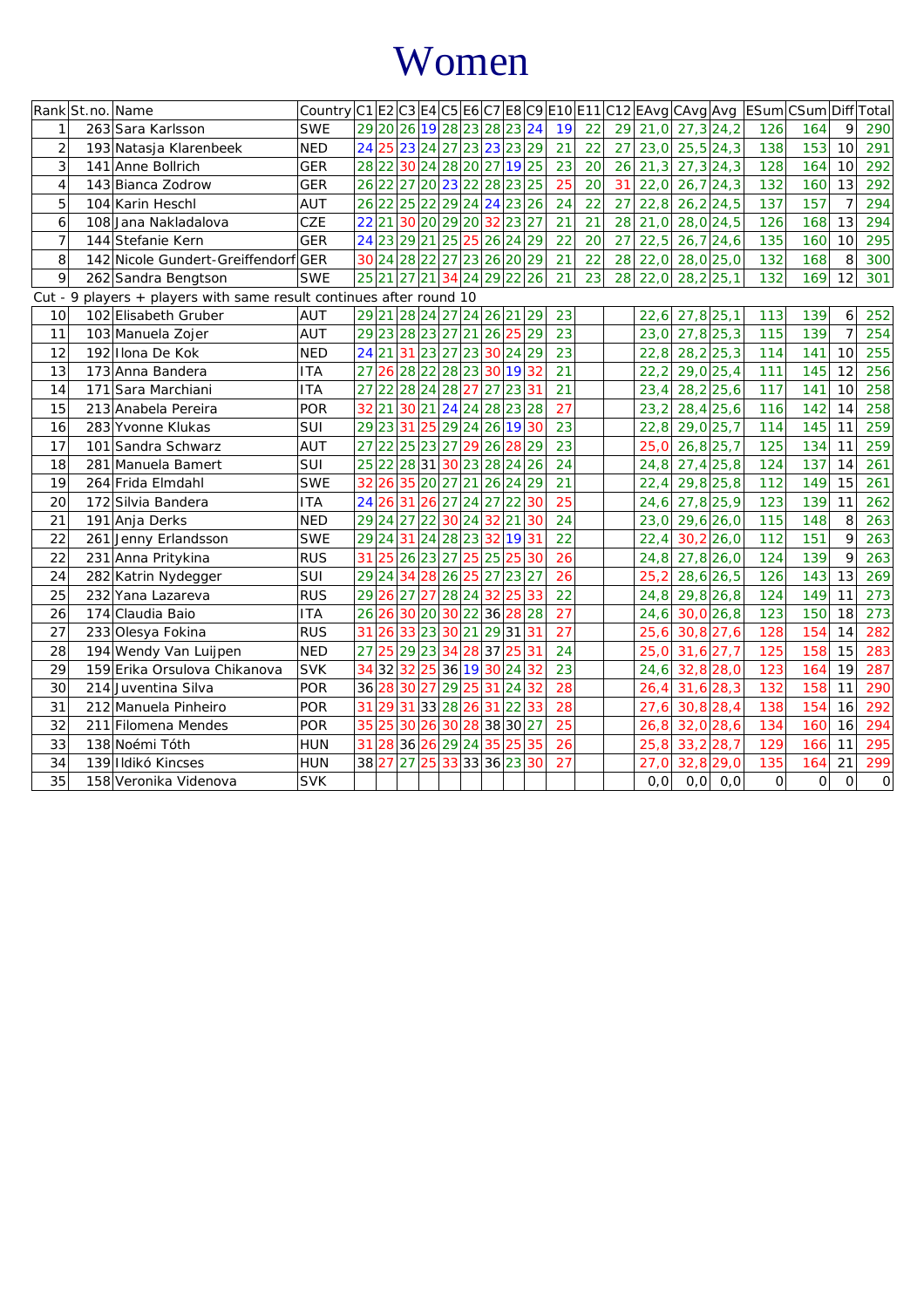# Men

| 16 - part-final        | R1                      | $ 8 - part-final$         | R <sub>2</sub>          | Quarter-final             | R <sub>3</sub> | Semi-final                | R4             | Final                | R <sub>5</sub> | Winner                    |
|------------------------|-------------------------|---------------------------|-------------------------|---------------------------|----------------|---------------------------|----------------|----------------------|----------------|---------------------------|
| Achim Braungart-Zink   | 6                       |                           |                         |                           |                |                           |                |                      |                |                           |
|                        |                         | ---> Achim Braungart-Zink | 6                       |                           |                |                           |                |                      |                |                           |
| Robert Konrad          | $\overline{\mathbf{c}}$ |                           |                         |                           |                |                           |                |                      |                |                           |
|                        |                         |                           |                         | ---> Achim Braungart-Zink | 7              |                           |                |                      |                |                           |
| Omar Maggi             | $\mathbf{1}$            |                           |                         |                           |                |                           |                |                      |                |                           |
|                        |                         | ---> Peter Eisenschmidt   | 3                       |                           |                |                           |                |                      |                |                           |
| Peter Eisenschmidt     | 5                       |                           |                         |                           |                |                           |                |                      |                |                           |
|                        |                         |                           |                         |                           |                |                           |                |                      |                |                           |
|                        |                         |                           |                         |                           |                | ---> Achim Braungart-Zink | $\mathbf{1}$   |                      |                |                           |
| Gunter Inmann          | 5                       |                           |                         |                           |                |                           |                |                      |                |                           |
|                        | $---$                   | Gunter Inmann             | 6                       |                           |                |                           |                |                      |                |                           |
| Dennis Kapke           | $\overline{4}$          |                           |                         |                           |                |                           |                |                      |                |                           |
|                        |                         |                           |                         | ---> Gunter Inmann        | $\overline{2}$ |                           |                |                      |                |                           |
| Luca Dellasega         | $\overline{4}$          |                           |                         |                           |                |                           |                |                      |                |                           |
|                        |                         | ---> Francesco Morandi    | $\mathbf{1}$            |                           |                |                           |                |                      |                |                           |
| Francesco Morandi      | 5                       |                           |                         |                           |                |                           |                |                      |                |                           |
|                        |                         |                           |                         |                           |                |                           |                |                      |                |                           |
|                        |                         |                           |                         |                           |                |                           |                | ---> Herbert Ziegler | 1              |                           |
| Herbert Ziegler        | 6                       |                           |                         |                           |                |                           |                |                      |                |                           |
|                        |                         | ---> Herbert Ziegler      | $\overline{4}$          |                           |                |                           |                |                      |                |                           |
| Mario Dangl            | 3                       |                           |                         |                           |                |                           |                |                      |                |                           |
|                        |                         |                           |                         | ---> Herbert Ziegler      | $6 \mid$       |                           |                |                      |                |                           |
| Alexander Geist        | $\overline{7}$          |                           |                         |                           |                |                           |                |                      |                |                           |
|                        |                         | ---> Alexander Geist      | $\mathbf{1}$            |                           |                |                           |                |                      |                |                           |
| Gustav Bjornberg       | 3                       |                           |                         |                           |                |                           |                |                      |                |                           |
|                        |                         |                           |                         |                           |                | ---> Herbert Ziegler      | $\sqrt{4}$     |                      |                |                           |
|                        |                         |                           |                         |                           |                |                           |                |                      |                |                           |
| André Silva            | 5                       |                           |                         |                           |                |                           |                |                      |                |                           |
|                        |                         | ---> Mike Mann            | $\overline{7}$          |                           |                |                           |                |                      |                |                           |
| Mike Mann              | $\overline{7}$          |                           |                         |                           |                |                           |                |                      |                |                           |
|                        |                         |                           |                         | ---> Mike Mann            | $\overline{4}$ |                           |                |                      |                |                           |
| Christian Gobetz       | 6                       |                           |                         |                           |                |                           |                |                      |                |                           |
|                        | $--->$                  | Christian Gobetz          | 5                       |                           |                |                           |                |                      |                |                           |
| Radovan Struhar        | $\overline{4}$          |                           |                         |                           |                |                           |                |                      |                |                           |
|                        |                         |                           |                         |                           |                |                           |                |                      |                | ---> Paolo Porta          |
| Harald Erlbruch        | 5                       |                           |                         |                           |                |                           |                |                      |                |                           |
|                        |                         |                           |                         |                           |                |                           |                |                      |                |                           |
|                        |                         |                           |                         |                           |                |                           |                |                      |                |                           |
|                        |                         | ---> Harald Erlbruch      | 6                       |                           |                |                           |                |                      |                |                           |
| Jannick Skov           | 3                       |                           |                         |                           |                |                           |                |                      |                |                           |
|                        |                         |                           |                         | ---> Harald Erlbruch      | $\overline{2}$ |                           |                |                      |                |                           |
| Lorenzo Levis          | $\overline{7}$          |                           |                         |                           |                |                           |                |                      |                |                           |
|                        | $---$                   | Lorenzo Levis             |                         |                           |                |                           |                |                      |                |                           |
|                        |                         |                           | 3                       |                           |                |                           |                |                      |                |                           |
| Pedro Carvalho         | $\mathbf 0$             |                           |                         |                           |                |                           |                |                      |                |                           |
|                        |                         |                           |                         |                           |                | ---> Jonas Gustafsson     | $\mathbf{1}$   |                      |                |                           |
| Gerd Nakowitsch        | 3                       |                           |                         |                           |                |                           |                |                      |                |                           |
|                        |                         | ---> Jonas Gustafsson     | 5                       |                           |                |                           |                |                      |                |                           |
| Jonas Gustafsson       | $\overline{4}$          |                           |                         |                           |                |                           |                |                      |                |                           |
|                        |                         |                           |                         | ---> Jonas Gustafsson     | $\overline{4}$ |                           |                |                      |                |                           |
| Marcel Noack           | 4                       |                           |                         |                           |                |                           |                |                      |                |                           |
|                        |                         | ---> Marcel Noack         | $\overline{\mathbf{3}}$ |                           |                |                           |                |                      |                |                           |
| Mads Norregaard        | $\overline{2}$          |                           |                         |                           |                |                           |                |                      |                |                           |
|                        |                         |                           |                         |                           |                |                           |                | ---> Paolo Porta     | $\overline{7}$ |                           |
|                        |                         |                           |                         |                           |                |                           |                |                      |                |                           |
| Martin Stockle         | $\overline{4}$          |                           |                         |                           |                |                           |                |                      |                |                           |
|                        |                         | --->Filip Johansson       | 4 <sup>1</sup>          |                           |                |                           |                |                      |                |                           |
| Filip Johansson        | 5                       |                           |                         |                           |                |                           |                |                      |                |                           |
|                        |                         |                           |                         | --->Filip Johansson       | 1              |                           |                |                      |                |                           |
| <b>Filiph Svensson</b> | 3                       |                           |                         |                           |                |                           |                |                      |                |                           |
|                        |                         | ---> Oskari Vihervaara    | $\overline{c}$          |                           |                |                           |                |                      |                |                           |
| Oskari Vihervaara      | $\overline{4}$          |                           |                         |                           |                |                           |                |                      |                |                           |
|                        |                         |                           |                         |                           |                | ---> Paolo Porta          | $\overline{5}$ |                      |                |                           |
|                        |                         |                           |                         |                           |                |                           |                |                      |                |                           |
| Michel Rhyn            | $\overline{2}$          |                           |                         |                           |                |                           |                |                      |                |                           |
|                        | $---$                   | Ulf Kristiansson          | $\overline{\mathbf{3}}$ |                           |                |                           |                |                      |                |                           |
| Ulf Kristiansson       | 5                       |                           |                         |                           |                |                           |                |                      |                |                           |
|                        |                         |                           |                         | ---> Paolo Porta          | 3              |                           |                |                      |                |                           |
| Reto Sommer            | $\overline{c}$          |                           |                         |                           |                |                           |                |                      |                |                           |
|                        |                         | ---> Paolo Porta          | 5                       |                           |                |                           |                |                      |                |                           |
| Paolo Porta            | $\overline{7}$          |                           |                         |                           |                |                           |                |                      |                |                           |
|                        |                         |                           |                         |                           |                |                           |                | $3:rd - 4:th$        |                | 3:rd                      |
|                        |                         |                           |                         |                           |                |                           |                |                      | 5              |                           |
|                        |                         |                           |                         |                           |                |                           |                | Achim Braungart-Zink |                |                           |
|                        |                         |                           |                         |                           |                |                           |                | Jonas Gustafsson     | $\overline{c}$ | ---> Achim Braungart-Zink |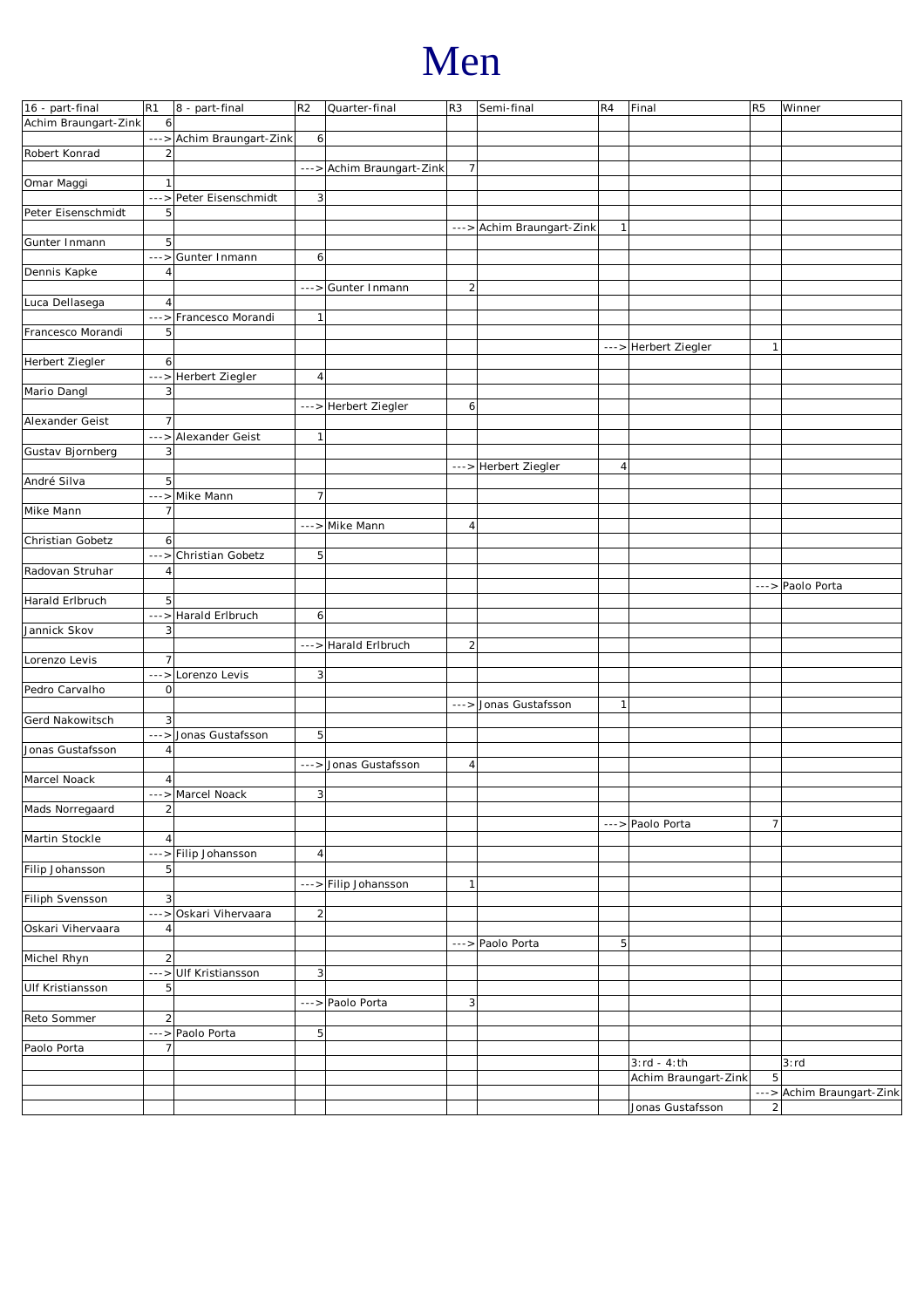# Women

| 8 - part-final              | R <sub>1</sub> | Quarter-final        | R <sub>2</sub> | Semi-final         | R <sub>3</sub> | Final                | R <sub>4</sub> | Winner             |
|-----------------------------|----------------|----------------------|----------------|--------------------|----------------|----------------------|----------------|--------------------|
| Sara Karlsson               | 5              |                      |                |                    |                |                      |                |                    |
|                             | $---$          | Sara Karlsson        | 7              |                    |                |                      |                |                    |
| Yvonne Klukas               | 4              |                      |                |                    |                |                      |                |                    |
|                             |                |                      |                | ---> Sara Karlsson | $\mathbf{1}$   |                      |                |                    |
| Nicole Gundert-Greiffendorf | $\overline{4}$ |                      |                |                    |                |                      |                |                    |
|                             |                | ---> Sandra Bengtson | $\overline{2}$ |                    |                |                      |                |                    |
| Sandra Bengtson             | $\overline{7}$ |                      |                |                    |                |                      |                |                    |
|                             |                |                      |                |                    |                | $---$ > Karin Heschl | $\overline{2}$ |                    |
| Jana Nakladalova            | $\overline{7}$ |                      |                |                    |                |                      |                |                    |
|                             | $--&>$         | Jana Nakladalova     | $\overline{4}$ |                    |                |                      |                |                    |
| Ilona De Kok                | $\overline{2}$ |                      |                |                    |                |                      |                |                    |
|                             |                |                      |                | ---> Karin Heschl  | 4              |                      |                |                    |
| Karin Heschl                | 5              |                      |                |                    |                |                      |                |                    |
|                             | $--->$         | Karin Heschl         | 6              |                    |                |                      |                |                    |
| Anna Bandera                | $\overline{2}$ |                      |                |                    |                |                      |                |                    |
|                             |                |                      |                |                    |                |                      |                | ---> Anne Bollrich |
| Natasja Klarenbeek          | $\overline{2}$ |                      |                |                    |                |                      |                |                    |
|                             |                | ---> Sara Marchiani  | $\overline{2}$ |                    |                |                      |                |                    |
| Sara Marchiani              | $\overline{7}$ |                      |                |                    |                |                      |                |                    |
|                             |                |                      |                | ---> Anne Bollrich | $\overline{4}$ |                      |                |                    |
| Anne Bollrich               | 6              |                      |                |                    |                |                      |                |                    |
|                             |                | ---> Anne Bollrich   | 5              |                    |                |                      |                |                    |
| Manuela Zojer               | 4              |                      |                |                    |                |                      |                |                    |
|                             |                |                      |                |                    |                | ---> Anne Bollrich   | 5              |                    |
| Stefanie Kern               | 4              |                      |                |                    |                |                      |                |                    |
|                             | $--->$         | Stefanie Kern        | 3              |                    |                |                      |                |                    |
| Elisabeth Gruber            | 3              |                      |                |                    |                |                      |                |                    |
|                             |                |                      |                | ---> Bianca Zodrow | 3              |                      |                |                    |
| Bianca Zodrow               | 5              |                      |                |                    |                |                      |                |                    |
|                             |                | ---> Bianca Zodrow   | 5              |                    |                |                      |                |                    |
| Anabela Pereira             | $\mathbf 0$    |                      |                |                    |                |                      |                |                    |
|                             |                |                      |                |                    |                | $3:rd - 4:th$        |                | 3:rd               |
|                             |                |                      |                |                    |                | Sara Karlsson        | $\overline{2}$ |                    |
|                             |                |                      |                |                    |                |                      |                | ---> Bianca Zodrow |
|                             |                |                      |                |                    |                | Bianca Zodrow        | 4              |                    |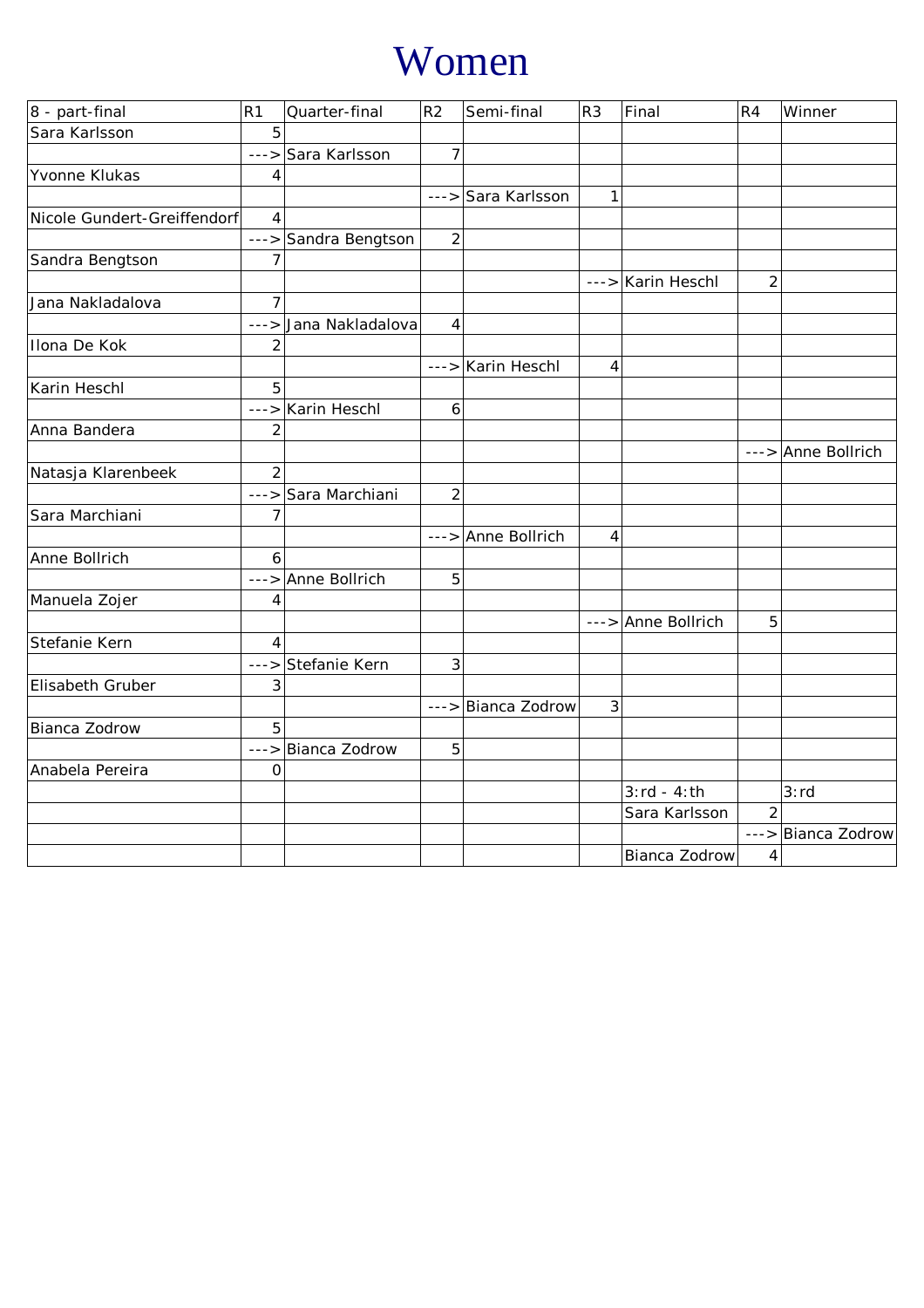# Team tournament : Men

| Rank No | Name                     | Country | R <sub>1</sub>  | R <sub>2</sub> | R <sub>3</sub> | R <sub>4</sub> | R <sub>5</sub> | R6 | R7              | R <sub>8</sub> | Tot                                        | Avg      | <b>Diff</b> |
|---------|--------------------------|---------|-----------------|----------------|----------------|----------------|----------------|----|-----------------|----------------|--------------------------------------------|----------|-------------|
|         | Germany (1 substitute)   | Germany |                 |                |                |                |                |    |                 |                |                                            |          |             |
|         | 151 Marcel Noack         |         | 24              | 23             | 21             | 27             | 20             | 28 | 20 <sub>l</sub> | 28             |                                            | 191 23,9 |             |
|         | 152 Dennis Kapke         |         | 20              | 25             | 22             | 30             | 20             | 26 | 21              | 31             |                                            | 195 24,4 |             |
|         | 153 Achim Braungart-Zink |         | 20              | 22             | 20             | 22             | 21             | 25 | 21              | 24             |                                            | 175 21,9 |             |
|         | 154 Walter Erlbruch      |         | 25              | 25             | 23             | 28 l           | 25             |    |                 |                |                                            | 126 28,0 |             |
|         | 155 Alexander Geist      |         | 22 <sub>1</sub> | 26             | 23             | 28             | 21             | 27 | 18              | 29             |                                            | 194 24,3 |             |
|         | 156 Harald Erlbruch      |         | 21              | 26             | 20             | 27             | 21             | 25 | 20              | 27             |                                            | 187 23,4 |             |
|         | 157 Martin Stockle       |         |                 |                |                |                |                | 26 | 22              | 29             |                                            | 79 24,1  |             |
|         |                          |         |                 |                |                |                |                |    |                 |                | 132 147 129 162 130 157 122 168 1147 23, 9 |          | 46          |

| $\mathfrak{p}$ | Switzerland (O substitute Switzerland |                 |    |    |    |    |                 |                 |           |                                          |          |    |
|----------------|---------------------------------------|-----------------|----|----|----|----|-----------------|-----------------|-----------|------------------------------------------|----------|----|
|                | 291 Michel Rhyn                       | 22 <sub>1</sub> | 25 | 22 | 31 | 22 | 28              | 19 <sup>1</sup> | <b>25</b> |                                          | 194 24,3 |    |
|                | 292 Reto Sommer                       | 23              | 26 | 21 | 22 | 19 | 26              | 20 <sub>l</sub> | 251       |                                          | 182 22,8 |    |
|                | 293 Michel Pfister                    | 24              | 24 | 25 | 27 | 22 | 27 <sup>1</sup> | 22              | 27        |                                          | 198 24,8 |    |
|                | 294 Sergio Baruscotti                 | 22              | 29 | 23 | 26 | 25 | 28              | 22              | 28        |                                          | 203 25,4 |    |
|                | 295 Omar Maggi                        | 24              | 26 | 19 | 28 | 21 | 27              |                 | 29        |                                          | 195 24,4 |    |
|                | 296 Mike Mann                         | 23              | 25 | 24 | 25 | 24 | 27 <sup>1</sup> | 24              | 25        |                                          | 197 24,6 |    |
|                | 297 Roger Wicki                       |                 |    |    |    |    |                 |                 |           |                                          |          |    |
|                |                                       |                 |    |    |    |    |                 |                 |           | 138 155 134 159 133 163 128 159 169 24,4 |          | 35 |

| 3 | Austria (0 substitutes) | Austria |                 |                 |                 |    |     |    |                 |                 |                                           |          |    |
|---|-------------------------|---------|-----------------|-----------------|-----------------|----|-----|----|-----------------|-----------------|-------------------------------------------|----------|----|
|   | 111 Robert Konrad       |         | 20              | 25 <sub>1</sub> | 20 <sub>l</sub> | 31 | 24  | 25 | 24              | 31              |                                           | 200 25,0 |    |
|   | 112 Gunter Inmann       |         | 23              |                 | 23              | 26 | 22  | 26 | 22              | 27              |                                           | 196 24,5 |    |
|   | 113 Jurgen Bertel       |         | 21              | 28              | 201             | 26 | 23  | 26 | 20 <sup>1</sup> | 33              |                                           | 197 24,6 |    |
|   | 114 Mario Dangl         |         | 26              |                 | 20 <sub>1</sub> | 25 | 221 | 28 | 22 <sub>1</sub> | 30              |                                           | 200 25,0 |    |
|   | 115 Herbert Ziegler     |         | 21              | 29              | 23 <sub>1</sub> | 26 | 21  | 24 | 23              | 26 <sub>1</sub> |                                           | 193 24,1 |    |
|   | 116 Christian Gobetz    |         | 22 <sub>1</sub> | 22              | 23              | 26 | 20  | 25 | 20 <sup>1</sup> | 27              |                                           | 185 23,1 |    |
|   | 117 Gerd Nakowitsch     |         |                 |                 |                 |    |     |    |                 |                 |                                           |          |    |
|   |                         |         |                 |                 |                 |    |     |    |                 |                 | 133 158 129 160 132 154 131 174 1171 24,4 |          | 45 |

| 4 | Sweden (1 substitute)  | Sweden |                 |                 |                 |     |                 |                 |                 |                 |                                             |          |    |
|---|------------------------|--------|-----------------|-----------------|-----------------|-----|-----------------|-----------------|-----------------|-----------------|---------------------------------------------|----------|----|
|   | 271 Peter Eisenschmidt |        | 22              | 25 <sub>1</sub> | 20 <sup>1</sup> | 271 | 22              | 29              | 20 <sup>1</sup> | 31              |                                             | 196 24,5 |    |
|   | 272 Filip Johansson    |        | 20              | 25              | 24 <sub>1</sub> | 27  | 21              | 251             |                 | 31              |                                             | 194 24,3 |    |
|   | 273 Jonas Gustafsson   |        | 23              | 26              |                 | 27  | 23              | 29              | 22              | 28              |                                             | 199 24,9 |    |
|   | 274 Ulf Kristiansson   |        | 22 <sub>1</sub> | 25              | 20 <sub>1</sub> | 25  | 23              | 30              | 23              | 291             |                                             | 197 24,6 |    |
|   | 275 Filiph Svensson    |        | 22              | 23              |                 | 26  | 22              | 26 <sub>1</sub> | 16              |                 |                                             | 156 23,9 |    |
|   | 276 Lars Brown         |        | 23              | 29              | 19              | 28  | 20 <sub>1</sub> | 30 <sub>1</sub> |                 | 291             |                                             | 199 24,9 |    |
|   | 277 Gustav Bjornberg   |        |                 |                 |                 |     |                 |                 | 10 <sub>1</sub> | 28 <sub>1</sub> |                                             | 38 24,5  |    |
|   |                        |        |                 |                 |                 |     |                 |                 |                 |                 | $132 153 125 160 131 169 133 176 1179 24,6$ |          | 51 |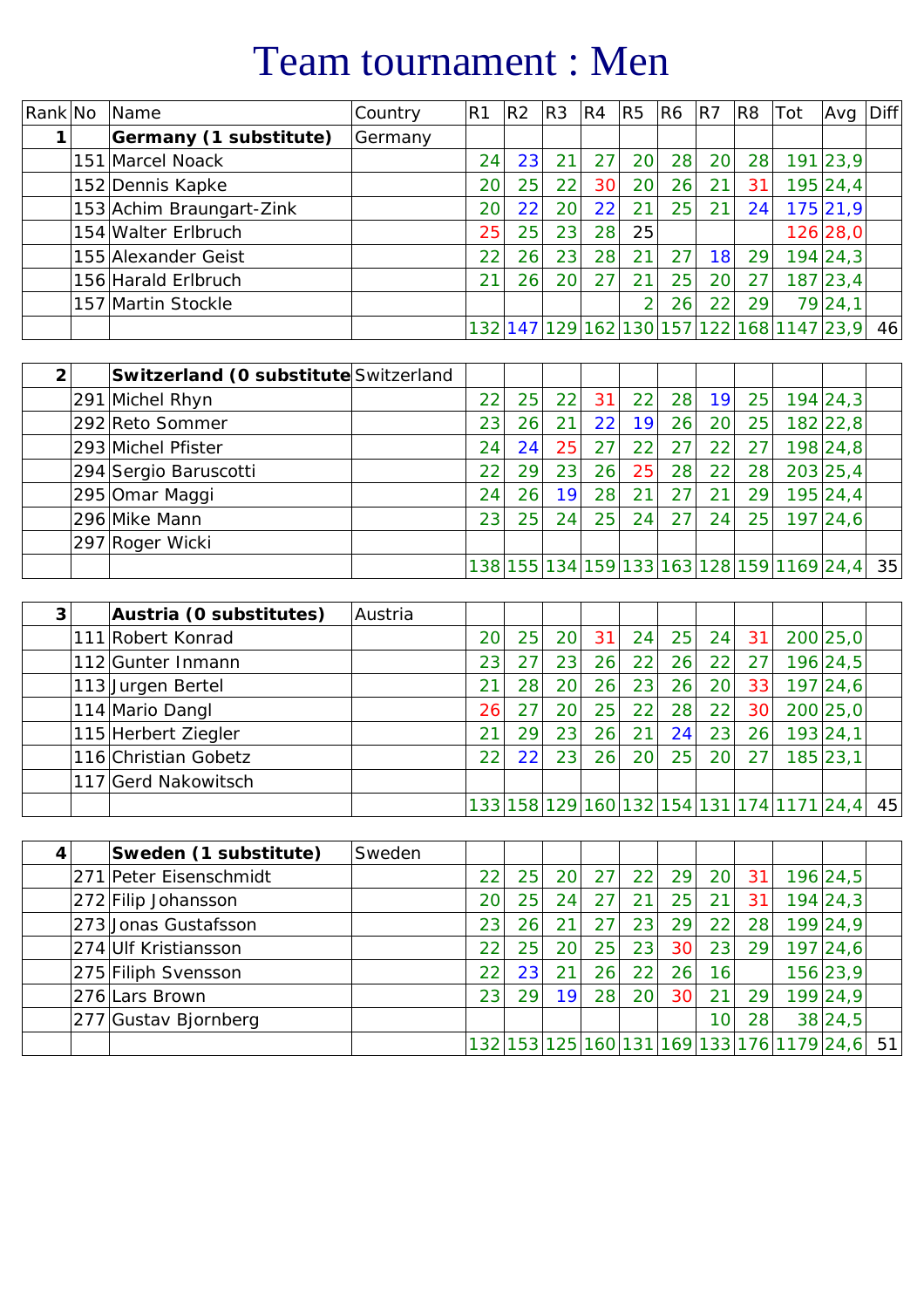| Rank No | Name                    | Country | R <sub>1</sub> | R <sub>2</sub> | R3 | R <sub>4</sub> | R5              | R6 | R7              | R <sub>8</sub> | Tot                                       | Avg      | <b>Diff</b> |
|---------|-------------------------|---------|----------------|----------------|----|----------------|-----------------|----|-----------------|----------------|-------------------------------------------|----------|-------------|
| 5       | Italy (0 substitutes)   | Italy   |                |                |    |                |                 |    |                 |                |                                           |          |             |
|         | 181 Francesco Morandi   |         | 23             | 25             | 24 | 26             | 23              | 27 | 22              | 29             |                                           | 199 24,9 |             |
|         | 182 Luca Dellasega      |         | 22             | 27             | 22 | 27             | 21              | 27 | 18              | 28             |                                           | 192 24,0 |             |
|         | 183 Cristian Pinton     |         | 19             |                | 21 | 29             | 23              | 28 | 23              | 30             |                                           | 200 25,0 |             |
|         | 184 Emanuele Prestinari |         | 26             | 25             | 19 | 27             | 20 <sup>1</sup> | 27 | 24              | 35             |                                           | 203 25,4 |             |
|         | 185 Lorenzo Levis       |         | 21             | 24             | 24 | 25             | 24              | 28 | 20 <sup>1</sup> | 26             |                                           | 192 24,0 |             |
|         | 186 Paolo Porta         |         | 23             | 24             | 23 | 27             | 24              | 28 | 23              | 28             |                                           | 200 25,0 |             |
|         | 187 Roberto Alemanno    |         |                |                |    |                |                 |    |                 |                |                                           |          |             |
|         |                         |         |                |                |    |                |                 |    |                 |                | 134 152 133 161 135 165 130 176 1186 24,7 |          | 46          |

| 6 | Portugal (0 substitutes) | Portugal |                 |    |                 |                 |    |     |                 |    |                                           |          |    |
|---|--------------------------|----------|-----------------|----|-----------------|-----------------|----|-----|-----------------|----|-------------------------------------------|----------|----|
|   | 221 Abílio Meneses       |          | 27              | 27 | 22 <sub>1</sub> | 25              | 22 | 25  | 27              | 27 |                                           | 202 25,3 |    |
|   | 222 Fernando Carvalho    |          | 23 <sub>1</sub> | 30 | 25              | 28              | 23 | 26  | 20 <sub>l</sub> | 28 |                                           | 203 25,4 |    |
|   | 223 Joaquim Baptista     |          | 24              | 29 | 24              | 27              | 19 | 35  | 24              | 29 |                                           | 211 26,4 |    |
|   | 224 André Campos         |          | 27              |    | 24              | 29              | 21 | 29  | 23 <sub>1</sub> | 29 |                                           | 209 26,1 |    |
|   | 225 Pedro Carvalho       |          | 22 <sub>1</sub> | 24 | 24              | 30 <sup>1</sup> | 21 | 26  | 20 <sup>1</sup> | 31 |                                           | 198 24,8 |    |
|   | 226 André Silva          |          | 23 <sub>1</sub> | 26 | 24              | 28              | 21 | 231 | 22              | 29 |                                           | 196 24,5 |    |
|   | 227 Luís Pinto           |          |                 |    |                 |                 |    |     |                 |    |                                           |          |    |
|   |                          |          |                 |    |                 |                 |    |     |                 |    | 146 163 143 167 127 164 136 173 1219 25,4 |          | 46 |

|  | Denmark (0 substitutes) Denmark |                 |    |                 |                 |    |    |                 |                 |                                           |                 |    |
|--|---------------------------------|-----------------|----|-----------------|-----------------|----|----|-----------------|-----------------|-------------------------------------------|-----------------|----|
|  | 121 Vincent Huus                | 23              | 26 | 22              | 26              | 25 | 29 | 22              | 30 <sup>1</sup> |                                           | 203 25,4        |    |
|  | 122 Leif Meitilberg             | 25              | 28 | 20 <sub>1</sub> | 27              | 20 | 28 | 28              | 31              |                                           | 207 25,9        |    |
|  | 123 Jannick Skov                | 22              | 27 | 24              | 26              | 21 | 28 | 19              | 29              |                                           | 196 24,5        |    |
|  | 124 Johnny Andersen             | 33              | 28 | 21              | 31              | 23 | 28 | 22 <sub>1</sub> | 31              |                                           | $217$ 27,1      |    |
|  | 125 Mads Norregaard             | 22              |    | 22              | 30 <sub>1</sub> | 21 | 28 | 21              | 30 <sub>1</sub> |                                           | $201 \,   25,1$ |    |
|  | 126 Kare Thomsen                | 23 <sub>1</sub> | 28 | 20              | 28              | 25 | 25 | 21              | 30 <sub>1</sub> |                                           | 200 25,0        |    |
|  | 127 Torben Fjordvang            |                 |    |                 |                 |    |    |                 |                 |                                           |                 |    |
|  |                                 |                 |    |                 |                 |    |    |                 |                 | 148 164 129 168 135 166 133 181 1224 25,5 |                 | 52 |

| 8 | Finland (0 substitutes) | Finland |    |                 |    |    |    |                 |           |     |                                            |          |    |
|---|-------------------------|---------|----|-----------------|----|----|----|-----------------|-----------|-----|--------------------------------------------|----------|----|
|   | 131 Riku Pennanen       |         | 23 | 31              | 24 | 31 | 25 | 29              | <b>26</b> | 29  |                                            | 218 27,3 |    |
|   | 132 Kimmo Lehtio        |         | 24 | 31              | 22 | 27 | 22 | 29              | 21        | 281 |                                            | 204 25,5 |    |
|   | 133 Kosti Raesola       |         | 20 | 28              | 24 | 29 | 20 | 28              | 21        | 29  |                                            | 199 24,9 |    |
|   | 134 Juuso Tasku         |         | 24 | 25              | 22 | 24 | 24 | 30 <sup>1</sup> | 24        | 34  |                                            | 207 25,9 |    |
|   | 135 Aki Sillman         |         | 24 | 26              | 20 | 29 | 24 | 28              | 22        | 30  |                                            | 203 25,4 |    |
|   | 136 Oskari Vihervaara   |         | 20 | 28 <sub>1</sub> | 22 | 25 | 23 | 29              | <b>20</b> | 28  |                                            | 195 24,4 |    |
|   | 137 Markku Sillman      |         |    |                 |    |    |    |                 |           |     |                                            |          |    |
|   |                         |         |    |                 |    |    |    |                 |           |     | 135 169 134 165 138 173 134 178 1226 25, 5 |          | 44 |

| 9 | Slovakia (0 substitutes) | Slovakia |                   |                 |                 |                 |    |                 |     |                 |                                            |            |    |
|---|--------------------------|----------|-------------------|-----------------|-----------------|-----------------|----|-----------------|-----|-----------------|--------------------------------------------|------------|----|
|   | 251 Jakub Kalnik         |          | 24                | 28              | 23 <sub>1</sub> | 29I             | 24 | 30 <sup>1</sup> | 22  | 31              |                                            | 211 26,4   |    |
|   | 252 Ladislav Istvan      |          | 26                | 27              | 26              | 32              | 25 | 29              | 26  | 30 <sup>1</sup> |                                            | $221$ 27,6 |    |
|   | 253 Radovan Struhar      |          | 20                | 33              | 23              | 26 <sub>1</sub> | 20 | 28              | 24  | 26              |                                            | 200 25,0   |    |
|   | 254 Lubomir Zontag       |          | 23                | 30              | 21              | 26              | 23 | 28              | 21  | 32              |                                            | 204 25,5   |    |
|   | 255 Marian Havlik        |          | 23                | 30 <sup>1</sup> | 22 <sub>1</sub> | 30 <sup>1</sup> | 25 | 30 <sup>1</sup> | 25  | 31              |                                            | 216 27,0   |    |
|   | 256 Miroslav Cibik       |          | $22 \overline{)}$ | 27              | 25              | 28              | 22 | 29              | 221 | 29              |                                            | 204 25,5   |    |
|   | 257 Peter Bubeliny       |          |                   |                 |                 |                 |    |                 |     |                 |                                            |            |    |
|   |                          |          |                   |                 |                 |                 |    |                 |     |                 | 138 175 140 171 139 174 140 179 1256 26, 2 |            | 41 |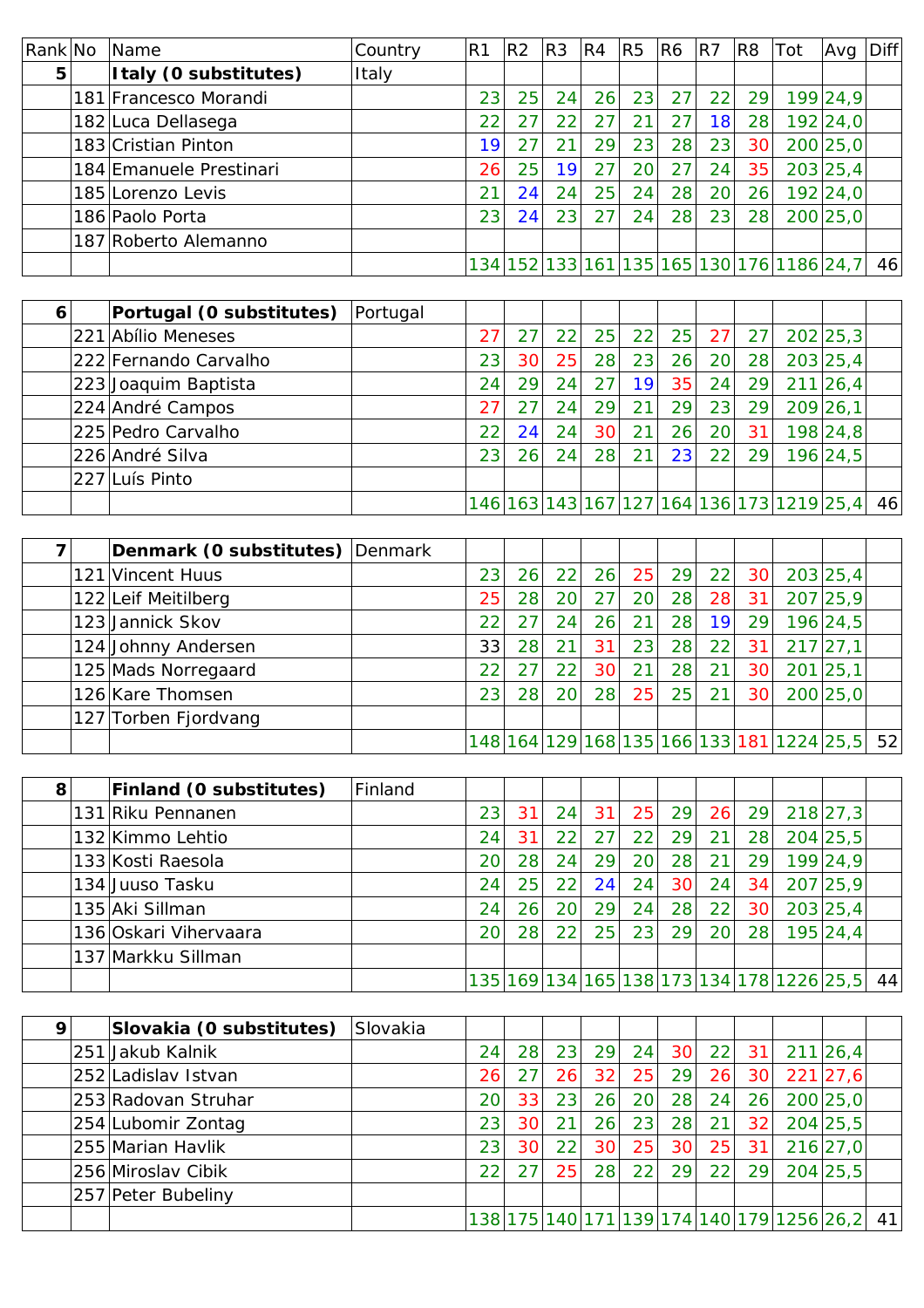| Rank No | Name                                  | Country | R <sub>1</sub> | R <sub>2</sub> | R3              | R4              | R5 | R6              | R7              | R8        | Tot                                   | Avg      | <b>Diff</b> |
|---------|---------------------------------------|---------|----------------|----------------|-----------------|-----------------|----|-----------------|-----------------|-----------|---------------------------------------|----------|-------------|
| 10      | Netherlands (1 substitute Netherlands |         |                |                |                 |                 |    |                 |                 |           |                                       |          |             |
|         | 201 Remon Verveer                     |         | 23             | 31             | 22              | 32              | 22 | 26              | 23              | <u>29</u> |                                       | 208 26,0 |             |
|         | 202 Martin Van Holland                |         | 26             | 31             | 27              | 31              |    |                 |                 |           |                                       | 115 28,3 |             |
|         | 203 Martin Mulder                     |         | 21             | 33             | 24              | 25 <sub>1</sub> | 19 | 28              | 20 <sup>1</sup> | <u>29</u> |                                       | 199 24,9 |             |
|         | 204 Chris Campfens                    |         | 25             | 33             | 20              | 27              | 23 | 30 <sup>1</sup> | 24              | 29        |                                       | 211 26,4 |             |
|         | 205 Steven Steiger                    |         | 24             | 31             | 20 <sub>1</sub> | 30              | 31 | 25              | 22              | 30        |                                       | 213 26,6 |             |
|         | 206 René Bos                          |         | 22             | 30             | 24              | 30              | 23 | 33              | 25              | 30        |                                       | 217 27,1 |             |
|         | 207 Ramon Craane                      |         |                |                |                 |                 | 22 | 30              | 24              | 30        |                                       | 106 26,4 |             |
|         |                                       |         | 141            |                |                 |                 |    |                 |                 |           | 189 137 175 140 172 138 177 1269 26,4 |          | 52          |

| 11 | Russia (0 substitutes) | Russia |                 |    |    |                 |    |           |                 |                 |                                              |            |  |
|----|------------------------|--------|-----------------|----|----|-----------------|----|-----------|-----------------|-----------------|----------------------------------------------|------------|--|
|    | 241 Dmitry Pritykin    |        | 20 <sub>1</sub> |    | 23 | 31              | 23 | <b>29</b> | 25              | $-27$           |                                              | 205 25,6   |  |
|    | 242 Sergey Fokin       |        | 231             | 29 | 23 | 30 <sup>1</sup> | 22 | 29        | 30 <sup>l</sup> | 29              |                                              | 215 26,9   |  |
|    | 243 Mikhail Italyankin |        | 29              | 33 | 23 | 30 <sup>1</sup> | 27 | 29        | 24              | 33              |                                              | 228 28,5   |  |
|    | 244 Sergey Chernitsyn  |        | 30 <sup>1</sup> | 36 | 25 | 25 <sub>1</sub> | 24 | 29        | 25              | 34              |                                              | 228 28,5   |  |
|    | 245 Victor Zhabin      |        | 251             | 29 | 24 | 27              | 22 | 26        | 20 <sub>l</sub> | 28              |                                              | $201$ 25,1 |  |
|    | 246 Vasily Chmut       |        | 25 <sub>1</sub> | 31 | 20 | 28              | 27 | 33        | 22              | 33 <sup>1</sup> |                                              | 219 27.4   |  |
|    |                        |        |                 |    |    |                 |    |           |                 |                 | 152 185 138 171 145 175 146 184 1296 27,0 47 |            |  |

| 12 | Great Britain (O substitut Great Britain |                 |                 |                 |                 |                 |                 |           |                 |                                            |          |    |
|----|------------------------------------------|-----------------|-----------------|-----------------|-----------------|-----------------|-----------------|-----------|-----------------|--------------------------------------------|----------|----|
|    | 163 Tony Kelly                           | 29              | 36              | 24              | 31              | 30 <sup>l</sup> | 41              | 26        | 30              |                                            | 247 30,9 |    |
|    | 166 Freddie Blackburn-Shaw               |                 | 33 <sub>1</sub> | 37 <sub>1</sub> | 35 <sub>1</sub> | 32              | 37              | 24        | 31              |                                            | 256 32,0 |    |
|    | 164 Seth Thomas                          | 30              | 35 <sub>1</sub> | 26              | 34 <sub>1</sub> | 34              | 29              | 34        | 35 <sub>1</sub> |                                            | 257 32,1 |    |
|    | 165 Adam Kelly                           | 281             | 28 <sub>1</sub> | 20 <sup>1</sup> | 31              | 32              | 30 <sup>1</sup> | <b>26</b> | 36              |                                            | 231 28,9 |    |
|    | 162 James Rutherford                     | 22 <sub>1</sub> | 31              | 24              | 27              | 25              | 27              | 32        | <b>29</b>       |                                            | 217 27,1 |    |
|    | 161 Marc Chapman                         | 24 <sub>1</sub> | 29              | 26              | 30 <sub>1</sub> | 28              | 31              | 22        | 31              |                                            | 221 27.6 |    |
|    |                                          |                 |                 |                 |                 |                 |                 |           |                 | 160 192 157 188 181 195 164 192 1429 29, 8 |          | 38 |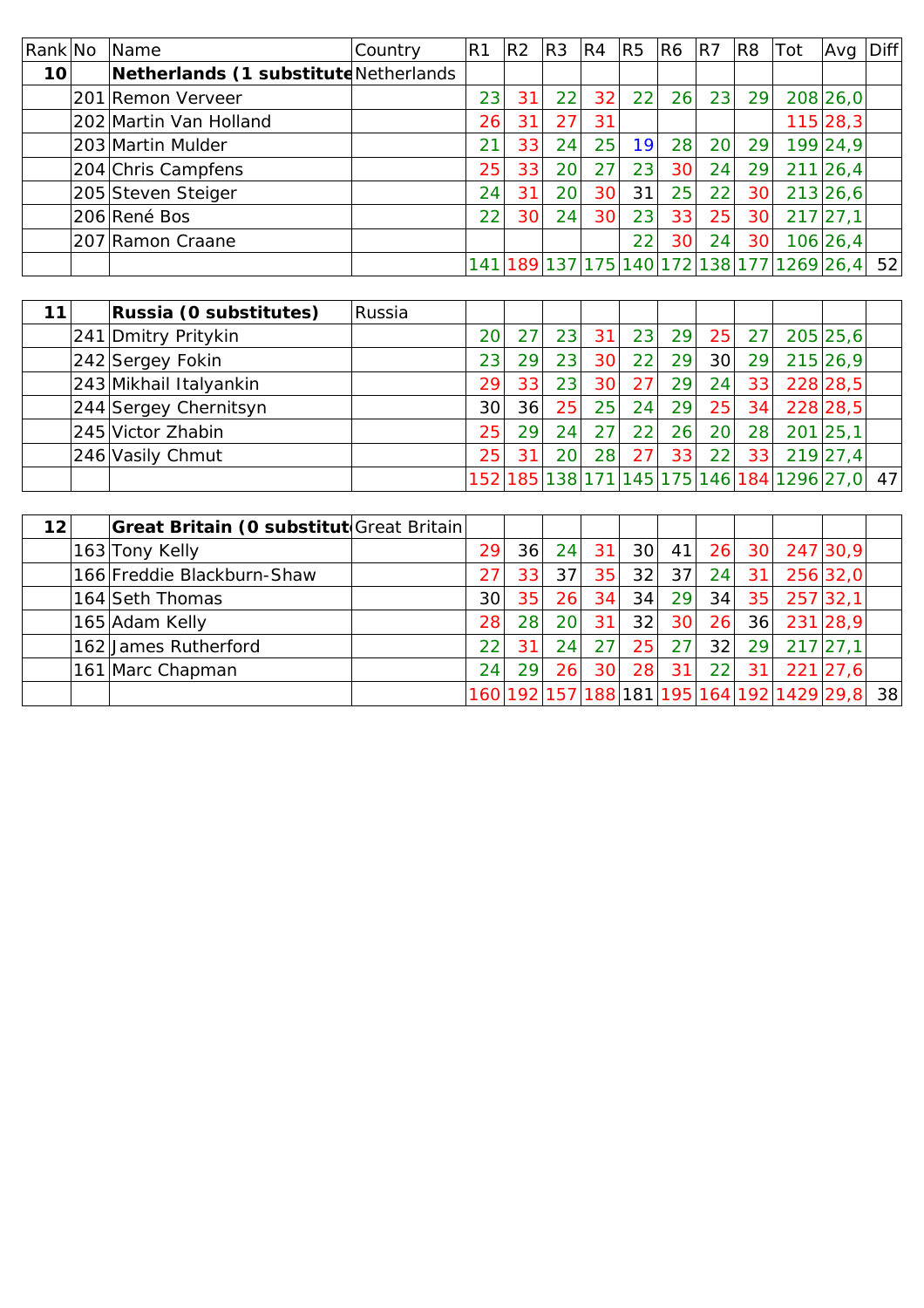# Team tournament : Women

|  | Rank No Name                    | Country |  |  |  |  | $ R1 R2 R3 R4 R5 R6 R7 R8 Tot Avg Diff $ |  |
|--|---------------------------------|---------|--|--|--|--|------------------------------------------|--|
|  | Germany (0 substitutes) Germany |         |  |  |  |  |                                          |  |
|  | 141 Anne Bollrich               |         |  |  |  |  | 28 22 30 24 28 20 27 19 19 24, 8         |  |
|  | 142 Nicole Gundert-Greiffendorf |         |  |  |  |  | 30 24 28 22 27 23 26 20 200 25,0         |  |
|  | 143 Bianca Zodrow               |         |  |  |  |  | 26 22 27 20 23 22 28 23 191 23,9         |  |
|  | 144 Stefanie Kern               |         |  |  |  |  |                                          |  |
|  |                                 |         |  |  |  |  | 84 68 85 66 78 65 81 62 589 24,5  23     |  |

|  | Austria (1 substitute) | Austria |  |                   |  |  |  |                                   |    |
|--|------------------------|---------|--|-------------------|--|--|--|-----------------------------------|----|
|  | 101 Sandra Schwarz     |         |  | 27 22 25 23 27 14 |  |  |  | 138 25,9                          |    |
|  | 102 Elisabeth Gruber   |         |  |                   |  |  |  | 29 21 28 24 27 24 26 21 200 25,0  |    |
|  | 103 Manuela Zojer      |         |  |                   |  |  |  | 29 23 28 23 27 21 26 25 202 25,3  |    |
|  | 104 Karin Heschl       |         |  |                   |  |  |  | $ 17 24 23 $ 64 24,4              |    |
|  |                        |         |  |                   |  |  |  | 85 66 81 70 81 76 76 69 604 25, 2 | 19 |

| $\mathbf{3}$ | Netherlands (O substitute Netherlands |  |  |  |  |  |                                     |  |
|--------------|---------------------------------------|--|--|--|--|--|-------------------------------------|--|
|              | 191 Anja Derks                        |  |  |  |  |  | 29 24 27 22 30 24 32 21 209 26, 1   |  |
|              | 192 Illona De Kok                     |  |  |  |  |  | 24 21 31 23 27 23 30 24 203 25,4    |  |
|              | 193 Natasja Klarenbeek                |  |  |  |  |  | 24 25 23 24 27 23 23 23 192 24,0    |  |
|              | 194 Wendy Van Luijpen                 |  |  |  |  |  |                                     |  |
|              |                                       |  |  |  |  |  | 77 70 81 69 84 70 85 68 604 25,2 17 |  |

|  | Sweden (0 substitutes) | Sweden |  |  |  |  |                                      |  |
|--|------------------------|--------|--|--|--|--|--------------------------------------|--|
|  | 261 Jenny Erlandsson   |        |  |  |  |  | 29 24 31 24 28 23 32 19 210 26, 3    |  |
|  | 262 Sandra Bengtson    |        |  |  |  |  | 25 21 27 21 34 24 29 22 203 25,4     |  |
|  | 263 Sara Karlsson      |        |  |  |  |  | 29 20 26 19 28 23 28 23 196 24, 5    |  |
|  | 264 Frida Elmdahl      |        |  |  |  |  |                                      |  |
|  |                        |        |  |  |  |  | 83 65 84 64 90 70 89 64 609 25,4  26 |  |

|  | Italy (0 substitutes) | Italy |  |  |  |  |                                      |  |
|--|-----------------------|-------|--|--|--|--|--------------------------------------|--|
|  | 171 Sara Marchiani    |       |  |  |  |  | 27 22 28 24 28 27 27 23 206 25, 8    |  |
|  | 172 Silvia Bandera    |       |  |  |  |  | 24 26 31 26 27 24 27 22 207 25,9     |  |
|  | 173 Anna Bandera      |       |  |  |  |  | 27 26 28 22 28 23 30 19 203 25,4     |  |
|  | 174 Claudia Baio      |       |  |  |  |  |                                      |  |
|  |                       |       |  |  |  |  | 78 74 87 72 83 74 84 64 616 25, 7 23 |  |

|  | Switzerland (O substitute Switzerland |  |  |  |  |  |                                                    |  |
|--|---------------------------------------|--|--|--|--|--|----------------------------------------------------|--|
|  | 281 Manuela Bamert                    |  |  |  |  |  | 25   22   28   31   30   23   28   24   211   26,4 |  |
|  | 282 Katrin Nydegger                   |  |  |  |  |  | 29 24 34 28 26 25 27 23 216 27,0                   |  |
|  | 283 Yvonne Klukas                     |  |  |  |  |  | 29 23 31 25 29 24 26 19 206 25,8                   |  |
|  |                                       |  |  |  |  |  | 83 69 93 84 85 72 81 66 633 26,4  27               |  |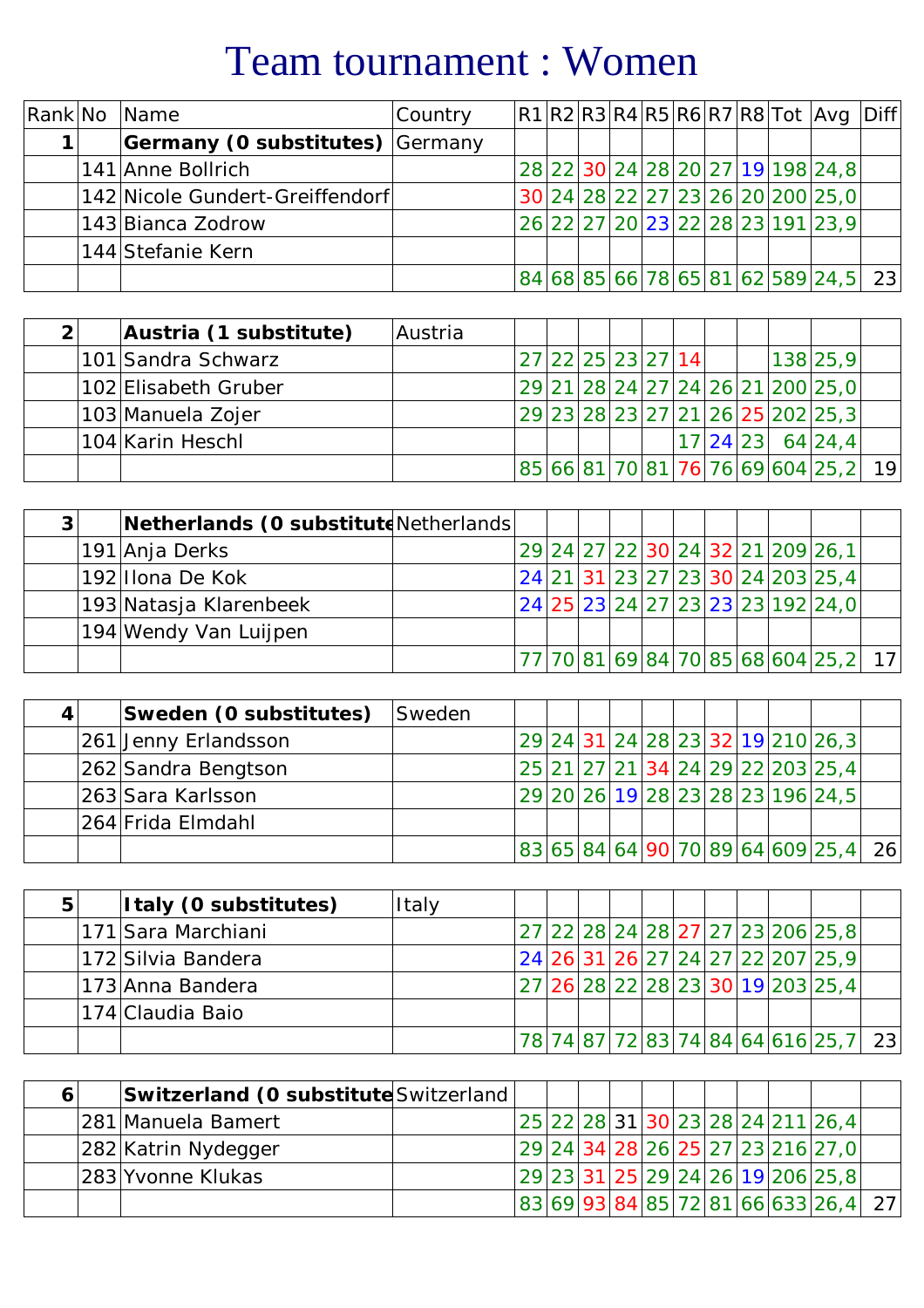|  | Rank No Name           | Country |  |  |  |  | $ R1 R2 R3 R4 R5 R6 R7 R8 $ Tot $ Avq $ Diff       |  |
|--|------------------------|---------|--|--|--|--|----------------------------------------------------|--|
|  | Russia (0 substitutes) | Russia  |  |  |  |  |                                                    |  |
|  | 231 Anna Pritykina     |         |  |  |  |  | 31   25   26   23   27   25   25   25   207   25,9 |  |
|  | 232 Yana Lazareva      |         |  |  |  |  | 29 26 27 27 28 24 32 25 218 27, 3                  |  |
|  | 233 Olesya Fokina      |         |  |  |  |  | 31 26 33 23 30 21 29 31 224 28,0                   |  |
|  |                        |         |  |  |  |  | 91 77 86 73 85 70 86 81 649 27,0 21                |  |

| 81 | Portugal (1 substitute) | Portugal |  |  |  |    |                                                                  |  |
|----|-------------------------|----------|--|--|--|----|------------------------------------------------------------------|--|
|    | 211 Filomena Mendes     |          |  |  |  |    | <sup>'</sup> 35   25   30   26   30   28   38   13   225   30, 3 |  |
|    | 212 Manuela Pinheiro    |          |  |  |  |    | 31 29 31 33 28 26 31 22 231 28,9                                 |  |
|    | 213 Anabela Pereira     |          |  |  |  |    | 32 21 30 21 24 24 28 23 203 25,4                                 |  |
|    | 214 Juventina Silva     |          |  |  |  | 12 | 12 28,8                                                          |  |
|    |                         |          |  |  |  |    | 98 75 91 80 82 78 97 70 671 28,0 28                              |  |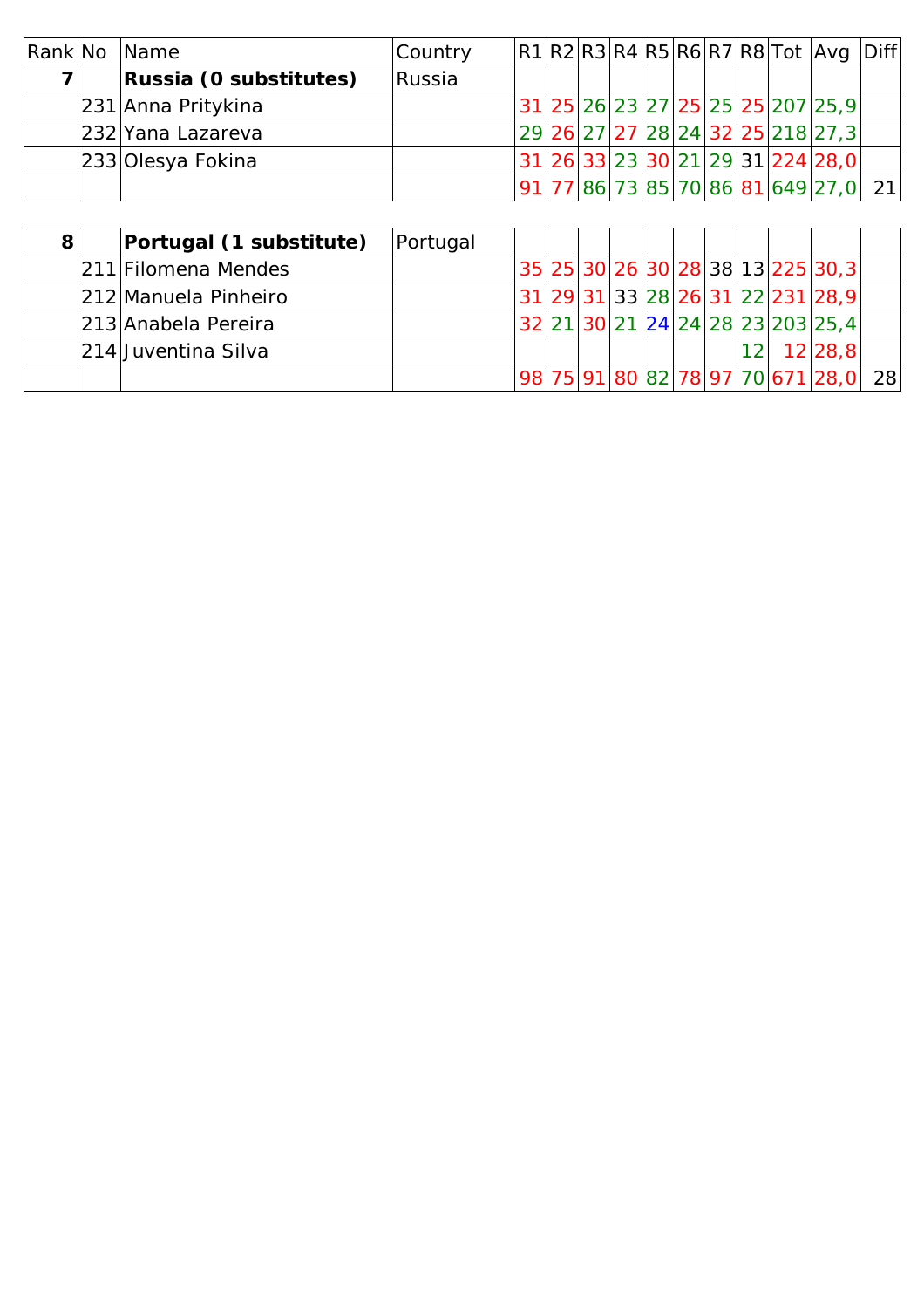#### Lane statistics

#### **Miniaturegolf**

|      | Name                              | 1   | $\overline{2}$ | 3           | 4              | 5                | 6                | 7              | Average |
|------|-----------------------------------|-----|----------------|-------------|----------------|------------------|------------------|----------------|---------|
|      | 1 Pyramids                        | 547 | 74             | 5           | 0              | 0                | $\mathbf 0$      | 0              | 1,13    |
|      | 2 Wedge with target window        | 324 | 202            | 74          | 12             | 9                | 2                | 3              | 1,72    |
|      | 3 Straight lane without obstacles | 450 | 165            | 11          | 0              | 0                | $\mathbf 0$      | 0              | 1,3     |
|      | 4 Middle hill                     | 552 | 60             | 12          | $\overline{2}$ | $\boldsymbol{0}$ | $\mathbf 0$      | 0              | 1,14    |
|      | 5 Labyrinth                       | 535 | 64             | 19          | 4              | 2                | 0                | 2              | 1,21    |
|      | 6 Truncated cones                 | 444 | 181            | 1           | 0              | $\boldsymbol{0}$ | $\mathbf 0$      | 0              | 1,29    |
|      | 7 Angle                           | 490 | 130            | 6           | 0              | $\boldsymbol{0}$ | $\boldsymbol{0}$ | 0              | 1,23    |
|      | 8 Pipe                            | 422 | 166            | 32          | 3              | 2                | 1                | 0              | 1,4     |
|      | 9 Double waves                    | 435 | 191            | $\mathbf 0$ | 0              | 0                | $\boldsymbol{0}$ | 0              | 1,31    |
|      | 10 Sloped circle with kidney      | 514 | 93             | 16          | 2              | 1                | 0                | 0              | 1,22    |
|      | 11 Jump with net                  | 590 | 32             | 3           | 1              | 0                | 0                | 0              | 1,07    |
|      | 12 Volcano                        | 605 | 18             | 3           | 0              | $\boldsymbol{0}$ | $\boldsymbol{0}$ | 0              | 1,04    |
| 13 V |                                   | 616 | 10             | 0           | 0              | 0                | $\boldsymbol{0}$ | 0              | 1,02    |
|      | 14 Loop                           | 253 | 363            | 9           | 1              | $\boldsymbol{0}$ | $\mathbf 0$      | 0              | 1,61    |
|      | 15 Passages                       | 557 | 61             | 7           | 1              | 0                | 0                | 0              | 1,12    |
|      | 16 Bridge                         | 280 | 346            | 0           | $\mathbf{0}$   | 0                | $\mathbf 0$      | 0              | 1,55    |
|      | 17 Flat loop                      | 507 | 116            | 1           | 0              | $\boldsymbol{0}$ | $\mathbf 0$      | $\overline{2}$ | 1,21    |
|      | 18 Lightning                      | 291 | 288            | 46          | 0              | 0                | $\mathbf 0$      | 1              | 1,62    |

#### **Concrete**

| Name       | 1   | $\overline{2}$ | 3  | 4              | 5                | 6 | 7           | Average        |
|------------|-----|----------------|----|----------------|------------------|---|-------------|----------------|
| 1 Lane 1   | 263 | 362            | 0  | 0              | 0                | 0 | 0           | 1,58           |
| 2 Lane 2   | 322 | 238            | 47 | 16             | 2                | 0 | 0           | 1,62           |
| 3 Lane 3   | 482 | 130            | 12 | 1              | 0                | 0 | 0           | 1,25           |
| 4 Lane 4   | 187 | 314            | 87 | 21             | 10               | 3 | 3           | $\overline{2}$ |
| 5 Lane 5   | 396 | 217            | 11 | $\mathbf 1$    | 0                | 0 | 0           | 1,39           |
| 6 Lane 6   | 65  | 538            | 22 | $\mathbf 0$    | 0                | 0 | 0           | 1,93           |
| 7 Lane 7   | 524 | 97             | 3  | $\mathbf 1$    | $\boldsymbol{0}$ | 0 | 0           | 1,17           |
| 8 Lane 8   | 78  | 510            | 20 | 16             | $\boldsymbol{0}$ | 1 | 0           | 1,96           |
| 9 Lane 9   | 309 | 265            | 46 | 4              | 0                | 1 | 0           | 1,6            |
| 10 Lane 10 | 237 | 375            | 13 | $\mathbf 0$    | 0                | 0 | 0           | 1,64           |
| 11 Lane 11 | 614 | 11             | 0  | $\mathbf 0$    | 0                | 0 | 0           | 1,02           |
| 12 Lane 12 | 284 | 328            | 13 | 0              | 0                | 0 | 0           | 1,57           |
| 13 Lane 13 | 220 | 397            | 8  | $\mathbf 0$    | 0                | 0 | 0           | 1,66           |
| 14 Lane 14 | 355 | 263            | 5  | $\overline{2}$ | 0                | 0 | 0           | 1,45           |
| 15 Lane 15 | 122 | 424            | 56 | 20             | 3                | 0 | 0           | 1,97           |
| 16 Lane 16 | 137 | 435            | 50 | $\overline{2}$ | 0                | 0 | 1           | 1,88           |
| 17 Lane 17 | 242 | 334            | 44 | 4              | 1                | 0 | $\mathbf 0$ | 1,7            |
| 18 Lane 18 | 580 | 38             | 5  | $\mathbf 1$    | 1                | 0 | 0           | 1,09           |

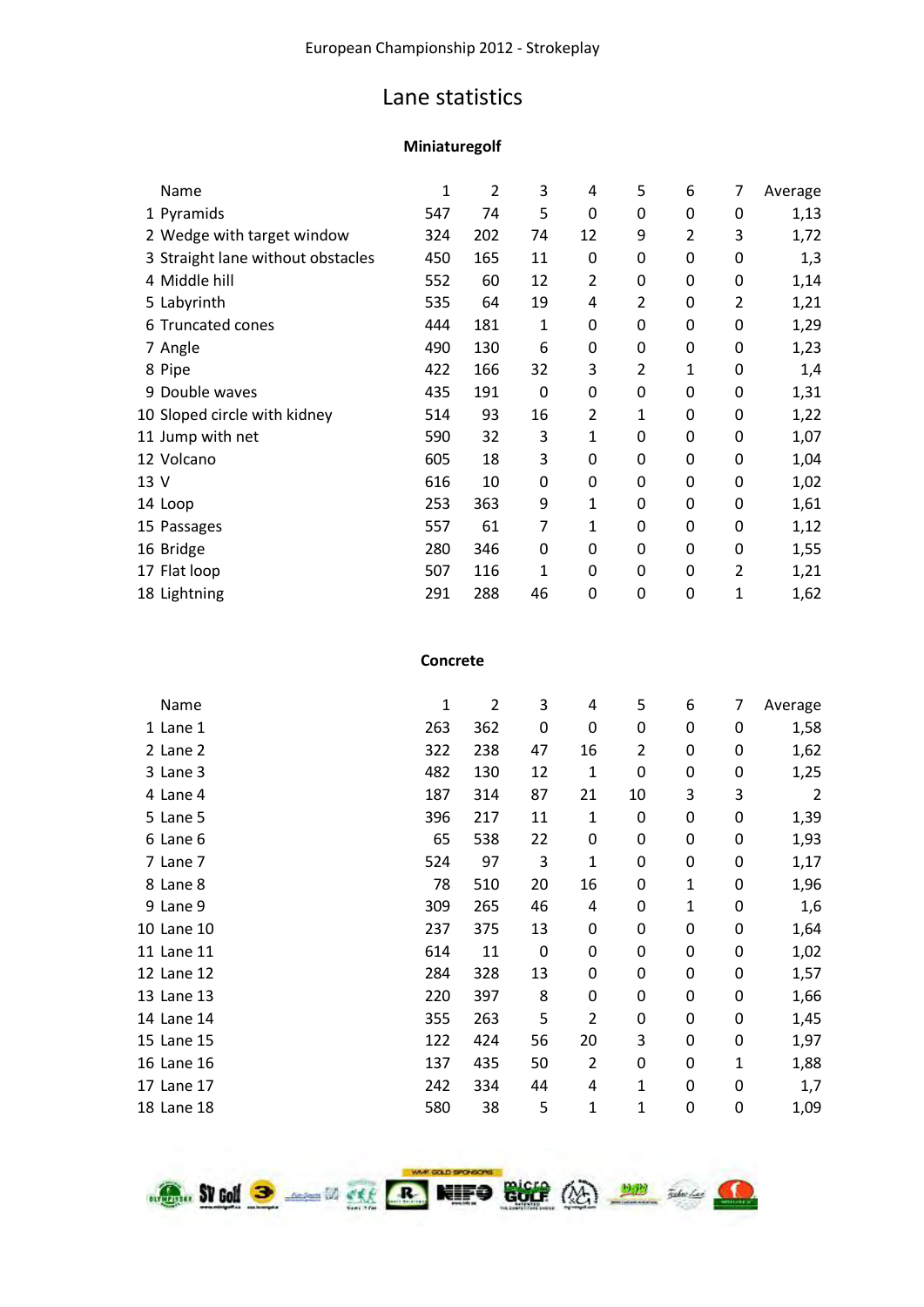### **European Championship 2012 - Team Competition**

#### **Team statistics**

| Men - Miniaturegolf   |                |                |                |                  |                |                |                |                |                |         |         |         |         |         |         |         |         |         |
|-----------------------|----------------|----------------|----------------|------------------|----------------|----------------|----------------|----------------|----------------|---------|---------|---------|---------|---------|---------|---------|---------|---------|
|                       |                | 2 <sup>1</sup> | 3 <sup>1</sup> | $\boldsymbol{4}$ | 5 <sub>1</sub> | 6 <sup>1</sup> | $\overline{7}$ | 8 <sup>1</sup> | 9 <sub>l</sub> | 10      | 11      | 12      | 13      | 14      | 15      | 16      | 17      | 18      |
| Germany               | 29 1,07        | 36 1,33        | 37 1,37        | 28 1,04          | 29 1.07        | 36 1,33        | 30 1,11        | 34 1,26        | 28 1,04        | 33 1,22 | 27 1,00 | 27 1,00 | 27 1,00 | 43 1,59 | 29 1,07 | 41 1.52 | 29 1.12 | 42 1,56 |
| <b>Switzerland</b>    | 31 1.11        | 38 1,36        | 32 1.14        | 32 1,14          | 29 1,04        | 40 1.43        | 37 1,32        | 38 1,36        | 37 1,32        | 32 1,14 | 31 1,11 | 29 1,04 | 28 1,00 | 43 1,54 | 29 1,04 | 42 1,50 | 33 1,18 | 42 1,50 |
| <b>Austria</b>        | 32 1,14        | 46 1.64        | 35 1,25        | 28 1,00          | 30 1.07        | 34 1,21        | 31 1.11        | 35 1,25        | 34 1,21        | 34 1,21 | 29 1,04 | 28 1.00 | 28 1,00 | 45 1,61 | 31 1,11 | 45 1.61 | 32 1,14 | 35 1,25 |
| <b>Sweden</b>         | 28 1,00        | 42 1,50        | 37 1,32        | 28 1,00          | 28 1,00        | 32 1.14        | 35 1,25        | 39 1,39        | 30 1,07        | 32 1,14 | 27 1.00 | 28 1,00 | 29 1,04 | 44 1,57 | 30 1,07 | 39 1,39 | 31 1,11 | 45 1,61 |
| <b>Italy</b>          | 33 1,18        | 41 1,46        | 35 1,25        | 32 1,14          | 37 1,32        | 34 1,21        | 31 1,11        | 33 1,18        | 33 1,18        | 35 1,25 | 30 1,07 | 29 1,04 | 29 1,04 | 44 1,57 | 31 1,11 | 47 1.68 | 34 1,21 | 49 1,75 |
| Portugal              | 32 1,14        | 49 1,75        | 35 1.25        | 33 1,18          | 40 1,43        | 36 1,29        | 32 1,14        | 36 1,29        | 39 1,39        | 30 1.07 | 29 1,04 | 29 1,04 | 28 1,00 | 47 1,68 | 33 1,18 | 43 1,54 | 33 1.18 | 44 1,57 |
| <b>Denmark</b>        | 36 1,29        | 46 1.64        | 36 1,29        | 30 1,07          | 31 1,11        | 32 1,14        | 37 1,32        | 48 1,71        | 31 1,11        | 36 1.29 | 28 1,00 | 28 1,00 | 28 1,00 | 44 1,57 | 29 1,04 | 36 1.29 | 31 1,11 | 47 1,68 |
| <b>Finland</b>        | 30 1,07        | 46 1,64        | 39 1,39        | 31 1,11          | 35 1,25        | 36 1.29        | 34 1,21        | 38 1,36        | 38 1,36        | 30 1.07 | 29 1.04 | 28 1,00 | 28 1,00 | 47 1,68 | 30 1,07 | 39 1.39 | 33 1,18 | 48 1,71 |
| <b>Slovakia</b>       | 26 1.08        | 47 1.96        | 31 1,29        | 26 1.08          | 26 1.08        | 32 1,33        | 35 1,46        | 35 1,46        | 35 1,46        | 31 1,29 | 25 1,04 | 25 1,04 | 24 1,00 | 34 1.42 | 27 1,13 | 34 1,42 | 26 1.08 | 38 1,58 |
| <b>Netherlands</b>    | 30 1.11        | 60 2.14        | 35 1.25        | 29 1.04          | 29 1.04        | 36 1,29        | 38 1,36        | 39 1,39        | 37 1,32        | 35 1.25 | 28 1,00 | 28 1,00 | 28 1.00 | 48 1.71 | 34 1.21 | 40 1.43 | 32 1.14 | 48 1,71 |
| <b>Russia</b>         | 31 1.29        | 42 1.75        | 31 1.29        | 25 1.04          | 32 1.33        | 32 1.33        | 26 1.08        | 31 1,29        | 33 1.38        | 33 1,38 | 27 1.13 | 26 1.08 | 24 1.00 | 39 1.63 | 29 1.21 | 43 1.79 | 32 1.33 | 45 1,88 |
| <b>Great Britain</b>  | 29 1,21        | 62 2.58        | 36 1.50        | 30 1.25          | 37 1.54        | 35 1,46        | 29 1,21        | 41 1.71        | 36 1,50        | 37 1.54 | 32 1,33 | 29 1,21 | 25 1,04 | 42 1.75 | 37 1,54 | 38 1,58 | 40 1.67 | 47 1,96 |
| <b>Men - Concrete</b> |                |                |                |                  |                |                |                |                |                |         |         |         |         |         |         |         |         |         |
|                       | 1 <sup>1</sup> | 2 <sup>1</sup> | 3 <sup>1</sup> | $\overline{4}$   | 5              | 6 <sup>1</sup> | $\overline{7}$ | 8              | 9 <sub>l</sub> | 10      | 11      | 12      | 13      | 14      | 15      | 16      | 17      | 18      |
| Germany               | 40 1,54        | 43 1.65        | 30 1.15        | 46 1,77          | 31 1,19        | 48 1,85        | 30 1.15        | 43 1.65        | 36 1,38        | 39 1,50 | 26 1,00 | 33 1,27 | 38 1,46 | 33 1,27 | 48 1,85 | 51 1,96 | 40 1,54 | 28 1,08 |
| <b>Switzerland</b>    | 38 1,36        | 45 1,61        | 29 1.04        | 48 1,71          | 36 1,29        | 54 1,93        | 30 1,07        | 55 1,96        | 40 1,43        | 47 1,68 | 28 1,00 | 37 1,32 | 45 1,61 | 42 1,50 | 46 1.64 | 57 2,04 | 41 1,46 | 29 1,04 |
| <b>Austria</b>        | 43 1,54        | 41 1,46        | 32 1,14        | 56 2,00          | 35 1,25        | 51 1,82        | 36 1.29        | 52 1,86        | 42 1,50        | 42 1,50 | 28 1,00 | 43 1,54 | 45 1,61 | 35 1,25 | 57 2,04 | 47 1.68 | 40 1.43 | 31 1,11 |
| <b>Sweden</b>         | 41 1,46        | 39 1,39        | 40 1.43        | 51 1,82          | 45 1,61        | 50 1,79        | 33 1,18        | 52 1,86        | 44 1,57        | 41 1.46 | 29 1,04 | 44 1,57 | 46 1,64 | 40 1.43 | 50 1.79 | 48 1.71 | 46 1.64 | 28 1,00 |
| <b>Italy</b>          | 44 1,57        | 41 1,46        | 33 1.18        | 50 1,79          | 38 1,36        | 55 1,96        | 32 1,14        | 53 1,89        | 38 1,36        | 45 1,61 | 28 1,00 | 48 1,71 | 45 1,61 | 40 1,43 | 50 1,79 | 51 1,82 | 43 1,54 | 30 1,07 |
| Portugal              | 39 1,39        | 43 1.54        | 36 1.29        | 56 2,00          | 36 1,29        | 54 1,93        | 32 1,14        | 56 2,00        | 46 1,64        | 50 1,79 | 28 1,00 | 42 1,50 | 47 1,68 | 40 1,43 | 50 1,79 | 51 1,82 | 43 1.54 | 32 1,14 |
| <b>Denmark</b>        | 46 1,64        | 47 1.68        | 41 1,46        | 57 2,04          | 35 1,25        | 54 1,93        | 32 1,14        | 53 1,89        | 45 1,61        | 47 1.68 | 28 1.00 | 42 1,50 | 49 1,75 | 44 1,57 | 53 1,89 | 52 1,86 | 43 1,54 | 29 1,04 |
| <b>Finland</b>        | 43 1,54        | 48 1.71        | 34 1.21        | 56 2,00          | 41 1,46        | 52 1,86        | 34 1,21        | 53 1,89        | 49 1,75        | 42 1,50 | 29 1,04 | 47 1.68 | 47 1.68 | 38 1,36 | 50 1,79 | 51 1,82 | 54 1,93 | 30 1,07 |
| <b>Slovakia</b>       | 40 1,67        | 42 1,75        | 29 1,21        | 48 2,00          | 32 1,33        | 45 1,88        | 27 1.13        | 47 1,96        | 44 1,83        | 44 1,83 | 24 1,00 | 36 1,50 | 41 1,71 | 38 1,58 | 46 1,92 | 48 2,00 | 40 1,67 | 28 1,17 |
| <b>Netherlands</b>    | 46 1.64        | 43 1.54        | 38 1,36        | 54 1,93          | 42 1,50        | 56 2,00        | 33 1,18        | 55 1,96        | 47 1.68        | 47 1,68 | 28 1.00 | 44 1,57 | 51 1,82 | 41 1.46 | 66 2,36 | 52 1,86 | 57 2,04 | 30 1,07 |
| <b>Russia</b>         | 41 1,71        | 47 1,96        | 30 1,25        | 47 1,96          | 33 1,38        | 48 2,00        | 28 1,17        | 45 1,88        | 39 1,63        | 40 1,67 | 25 1,04 | 42 1,75 | 42 1,75 | 40 1,67 | 53 2,21 | 43 1,79 | 45 1,88 | 27 1,13 |
| <b>Great Britain</b>  | 43 1.79        | 33 1,38        | 36 1.50        | 51 2.13          | 44 1.83        | 49 2.04        | 28 1.17        | 48 2.00        | 58 2.42        | 44 1.83 | 26 1.08 | 43 1.79 | 41 1.71 | 42 1.75 | 50 2,08 | 47 1.96 | 51 2.13 | 33 1,38 |